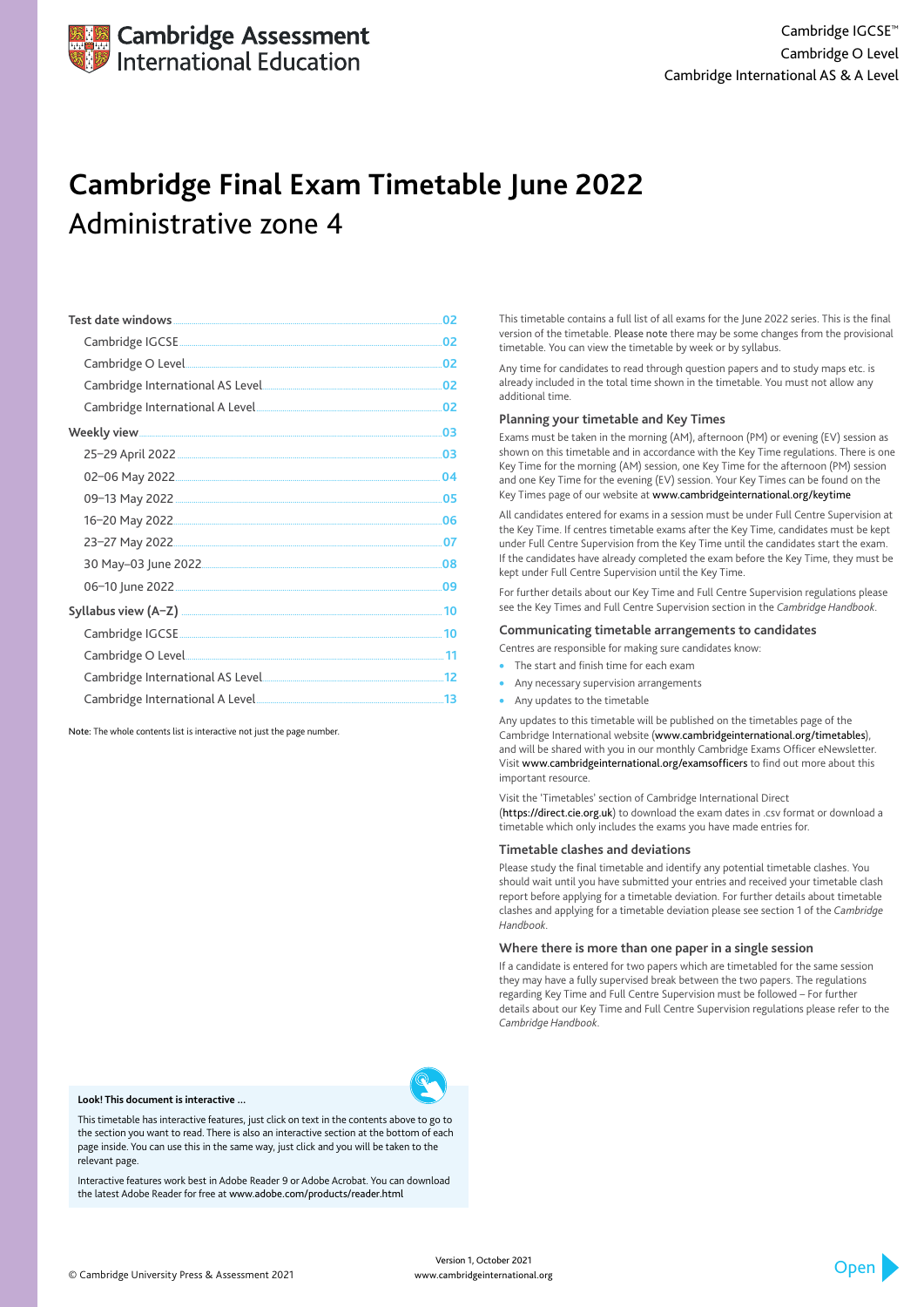This timetable has interactive features, just click on text in the tab on the right.

## <span id="page-1-0"></span>Test date windows



## <span id="page-1-1"></span>**Cambridge IGCSE**

| <b>Syllabus name</b>                                             | Code    | <b>Test date window</b> |
|------------------------------------------------------------------|---------|-------------------------|
| Arabic (Speaking)                                                | 0544/03 | 01/03/2022-30/04/2022   |
| Art & Design (Practical)                                         | 0400/02 | 01/01/2022-30/04/2022   |
| Bahasa Indonesia (Speaking)                                      | 0538/03 | 01/03/2022-30/04/2022   |
| Chinese as a Second Language (Speaking)                          | 0523/03 | 01/03/2022-30/04/2022   |
| English as a Second Language (Count-in Speaking) (Speaking)      | 0511/52 | 30/03/2022-27/04/2022   |
| English as a Second Language (Speaking Endorsement) (Speaking)   | 0510/52 | 30/03/2022-27/04/2022   |
| First Language English (Oral Endorsement) (Speaking & Listening) | 0500/04 | 01/03/2022-26/04/2022   |
| First Language Spanish (Speaking & Listening)                    | 0502/03 | 01/03/2022-30/04/2022   |
| Food & Nutrition (Practical)                                     | 0648/02 | 01/03/2022-30/04/2022   |
| French (Speaking)                                                | 0520/03 | 01/03/2022-30/04/2022   |
| German (Speaking)                                                | 0525/03 | 01/03/2022-30/04/2022   |
| Information & Communication Technology (Practical)               | 0417/21 | 05/04/2022-05/04/2022   |
| Information & Communication Technology (Practical)               | 0417/22 | 20/04/2022-20/04/2022   |
| Information & Communication Technology (Practical)               | 0417/31 | 07/04/2022-07/04/2022   |
| Information & Communication Technology (Practical)               | 0417/32 | 21/04/2022-21/04/2022   |
| Italian (Speaking)                                               | 0535/03 | 01/03/2022-30/04/2022   |
| Malay (Speaking)                                                 | 0546/03 | 01/03/2022-30/04/2022   |
| Mandarin Chinese (Speaking)                                      | 0547/03 | 01/03/2022-30/04/2022   |
| Spanish (Speaking)                                               | 0530/03 | 01/03/2022-30/04/2022   |
| Swahili (Speaking)                                               | 0262/03 | 01/03/2022-30/04/2022   |
| Urdu as a Second Language (Speaking)                             | 0539/05 | 01/03/2022-30/04/2022   |

Visit our samples database at www.cambridgeinternational.org/samples to find out sampling requirements for specific components and the deadlines for submitting internally assessed marks and samples of candidate work.



## <span id="page-1-2"></span>**Cambridge O Level**

| <b>Syllabus name</b>         | Code    | <b>Test date window</b> |
|------------------------------|---------|-------------------------|
| Art & Design (Practical)     | 6090/02 | 01/01/2022-30/04/2022   |
| Food & Nutrition (Practical) | 6065/02 | 01/03/2022-30/04/2022   |
| French (Speaking)            | 3015/03 | 01/03/2022-30/04/2022   |

## <span id="page-1-3"></span>**Cambridge International AS Level**

| <b>Syllabus name</b>               | Code    | <b>Test date window</b> |
|------------------------------------|---------|-------------------------|
| Art & Design (Practical)           | 9479/02 | 01/01/2022-30/04/2022   |
| Digital Media & Design (Practical) | 9481/02 | 01/01/2022-30/04/2022   |
| French Language (Speaking)         | 8682/01 | 01/04/2022-01/06/2022   |
| German Language (Speaking)         | 8683/01 | 01/04/2022-01/06/2022   |
| Information Technology (Practical) | 9626/02 | 20/04/2022-20/04/2022   |
| Portuguese Language (Speaking)     | 8684/01 | 01/04/2022-01/06/2022   |
| Spanish Language (Speaking)        | 8685/01 | 01/04/2022-01/06/2022   |

## <span id="page-1-4"></span>**Cambridge International A Level**

| Syllabus name                                 | Code    | <b>Test date window</b> |
|-----------------------------------------------|---------|-------------------------|
| French (Speaking)                             | 9716/01 | 01/04/2022-01/06/2022   |
| German (Speaking)                             | 9717/01 | 01/04/2022-01/06/2022   |
| Information Technology (Practical - Advanced) | 9626/04 | 27/04/2022-27/04/2022   |
| Portuguese (Speaking)                         | 9718/01 | 01/04/2022-01/06/2022   |
| Spanish (Speaking)                            | 9719/01 | 01/04/2022-01/06/2022   |

2

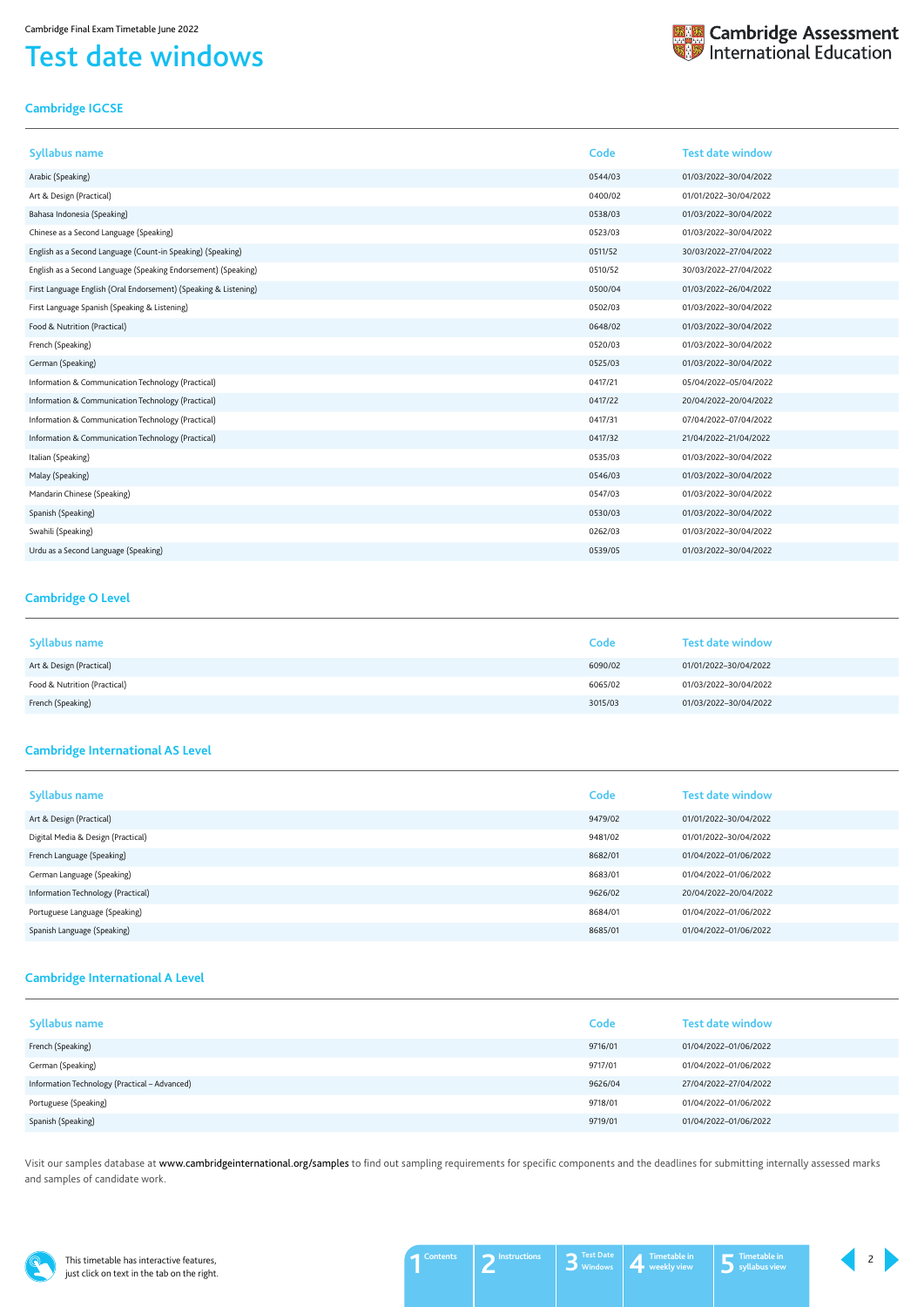**IG** Cambridge IGCSE **OL** Cambridge O Level

**AS** Cambridge International AS Level **AL** Cambridge International A Level

## Cambridge Final Exam Timetable June 2022

# <span id="page-2-1"></span>25–29 April 2022



|    | Syllabus/Component           | Code    | Duration    | Session   |
|----|------------------------------|---------|-------------|-----------|
| IG | Islamiyat                    | 0493/12 | $1h$ 30 $m$ | AM        |
| IG | Chinese as a Second Language | 0523/01 | 2h          | <b>AM</b> |
| ΟL | Islamiyat                    | 2058/12 | $1h$ 30 $m$ | <b>AM</b> |
| AS | English General Paper        | 8021/12 | 1h 15m      | <b>AM</b> |
| AS | Chinese Language             | 8681/22 | 1h 45m      | <b>AM</b> |
| AL | Chinese                      | 9715/22 | 1h 45m      | <b>AM</b> |

## **Monday 25 April**

<span id="page-2-0"></span>

|           | Syllabus/Component | Code    | Duration | Session   |
|-----------|--------------------|---------|----------|-----------|
| IG        | Swahili            | 0262/01 | 2h       | <b>PM</b> |
| 0L        | Bengali            | 3204/01 | 2h       | <b>PM</b> |
| OL        | Sinhala            | 3205/01 | 1h 30m   | <b>PM</b> |
| 0L        | Tamil              | 3226/01 | 1h 30m   | <b>PM</b> |
| AS        | Urdu Language      | 8686/02 | 1h 45m   | <b>PM</b> |
| AS        | Tamil Language     | 8689/22 | 1h 45m   | <b>PM</b> |
| <b>AS</b> | Islamic Studies    | 9488/12 | 1h 30m   | <b>PM</b> |
| AL        | Urdu               | 9686/02 | 1h 45m   | <b>PM</b> |
| AL        | Tamil              | 9689/22 | 1h 45m   | <b>PM</b> |
|           |                    |         |          |           |

|    | Syllabus/Component                             | Code    | Duration        | Session |
|----|------------------------------------------------|---------|-----------------|---------|
| IG | Cambridge International Mathematics (Core)     | 0607/12 | 45 <sub>m</sub> | AΜ      |
| IG | Cambridge International Mathematics (Extended) | 0607/22 | 45 <sub>m</sub> | AМ      |
| AS | English Language                               | 9093/12 | 2h 15m          | AΜ      |
| AS | Psychology                                     | 9990/12 | $1h$ 30 $m$     | AΜ      |

## **Tuesday 26 April**

|    | Syllabus/Component                    | Code    | Duration        | Session   |
|----|---------------------------------------|---------|-----------------|-----------|
| IG | Pakistan Studies                      | 0448/01 | $1h$ 30 $m$     | <b>PM</b> |
| IG | Italian (Listening - Multiple Choice) | 0535/12 | 50 <sub>m</sub> | <b>PM</b> |
| IG | Italian                               | 0535/42 | 1h              | <b>PM</b> |
| 0L | Pakistan Studies                      | 2059/01 | 1h 30m          | <b>PM</b> |
| 0L | <b>Fashion &amp; Textiles</b>         | 6130/01 | 2h              | <b>PM</b> |
| AS | First Language Spanish                | 8665/22 | 1h 45m          | <b>PM</b> |
| AS | Spanish Language                      | 8685/22 | 1h 45m          | <b>PM</b> |
| AS | Design & Technology                   | 9705/12 | 3h              | <b>PM</b> |
| AL | Spanish                               | 9719/22 | 1h 45m          | <b>PM</b> |

|    | Syllabus/Component   | Code    | Duration    | Session   |
|----|----------------------|---------|-------------|-----------|
| IG | Literature (Spanish) | 0488/12 | 2h 15m      | <b>AM</b> |
| IG | Sanskrit             | 0499/12 | $1h$ 30 $m$ | <b>AM</b> |
| IG | First Language Malay | 0696/01 | 2h          | <b>AM</b> |
| OL | English Language     | 1123/12 | $1h$ 30 $m$ | <b>AM</b> |
| AL | Chinese              | 9715/42 | $2h$ 30 $m$ | <b>AM</b> |

## **Wednesday 27 April**

|           | Syllabus/Component                   | Code    | Duration        | Session   |
|-----------|--------------------------------------|---------|-----------------|-----------|
| IG        | German (Listening - Multiple Choice) | 0525/12 | 50 <sub>m</sub> | <b>PM</b> |
| IG        | German                               | 0525/42 | 1h              | <b>PM</b> |
| IG        | Arabic                               | 0544/22 | 1h              | <b>PM</b> |
| <b>OL</b> | Arabic                               | 3180/01 | 1h 30m          | <b>PM</b> |
| <b>OL</b> | Bengali                              | 3204/02 | 1h 30m          | <b>PM</b> |
| 0L        | Sinhala                              | 3205/02 | 1h 30m          | <b>PM</b> |
| OL        | First Language Urdu                  | 3247/01 | $1h$ 30 $m$     | <b>PM</b> |
| 0L        | Second Language Urdu                 | 3248/01 | 2h              | <b>PM</b> |
| <b>AS</b> | Global Perspectives & Research       | 9239/12 | 1h 30m          | <b>PM</b> |
| <b>AS</b> | Islamic Studies                      | 9488/22 | 1h 30m          | <b>PM</b> |
| <b>AS</b> | Marine Science                       | 9693/12 | 1h 45m          | <b>PM</b> |
| AL        | Urdu                                 | 9686/04 | 2h 30m          | <b>PM</b> |
| AL        | Tamil                                | 9689/42 | 2h 30m          | <b>PM</b> |

|    | Syllabus/Component                             | Code    | Duration | Session |
|----|------------------------------------------------|---------|----------|---------|
| IG | Cambridge International Mathematics (Core)     | 0607/32 | 1h 45m   | AΜ      |
| IG | Cambridge International Mathematics (Extended) | 0607/42 | 2h 15m   | AΜ      |
| AS | Language & Literature in English               | 8695/12 | 2h       | AМ      |
| AS | English Language                               | 9093/22 | 2h       | AΜ      |

## **Thursday 28 April**

|    | Syllabus/Component     | Code    | Duration    | Session   |
|----|------------------------|---------|-------------|-----------|
| IG | Pakistan Studies       | 0448/02 | $1h$ 30 $m$ | <b>PM</b> |
| IG | First Language Turkish | 0513/01 | 2h          | <b>PM</b> |
| IG | Italian                | 0535/22 | 1h          | <b>PM</b> |
| OL | Pakistan Studies       | 2059/02 | $1h$ 30 $m$ | <b>PM</b> |
| AS | French Language        | 8682/22 | 1h 45m      | <b>PM</b> |
| AS | Thinking Skills        | 9694/12 | $1h$ 30 $m$ | <b>PM</b> |
| AL | French                 | 9716/22 | 1h 45m      | <b>PM</b> |
| IG | Literature (Spanish)   | 0488/32 | 1h 20m      | EV        |

|    | <b>Friday 29 April</b>                   |         |                 |           |    |                                       |         |                 |           |
|----|------------------------------------------|---------|-----------------|-----------|----|---------------------------------------|---------|-----------------|-----------|
|    | Syllabus/Component                       | Code    | <b>Duration</b> | Session   |    | Syllabus/Component                    | Code    | Duration        | Session   |
| IG | Sanskrit                                 | 0499/22 | 1h 30m          | <b>AM</b> | IG | Swahili (Listening)                   | 0262/02 | 45 <sub>m</sub> | PM        |
| IG | Chinese as a Second Language (Listening) | 0523/02 | 45 <sub>m</sub> | AM        | IG | Urdu as a Second Language (Listening) | 0539/02 | 45 <sub>m</sub> | PM        |
| IG | Bahasa Indonesia                         | 0538/01 | 1h 45m          | AM        | IG | Malay                                 | 0546/22 | 1h              | PM        |
| IG | First Language Malay                     | 0696/02 | 2h              | AM        | 0L | Tamil                                 | 3226/02 | 1h 30m          | PM        |
| AS | Psychology                               | 9990/22 | 1h 30m          | AM        | AS | Marine Science                        | 9693/22 | 1h 45m          | PM        |
|    |                                          |         |                 |           | AL | Design & Technology                   | 9705/32 | 3h              | <b>PM</b> |

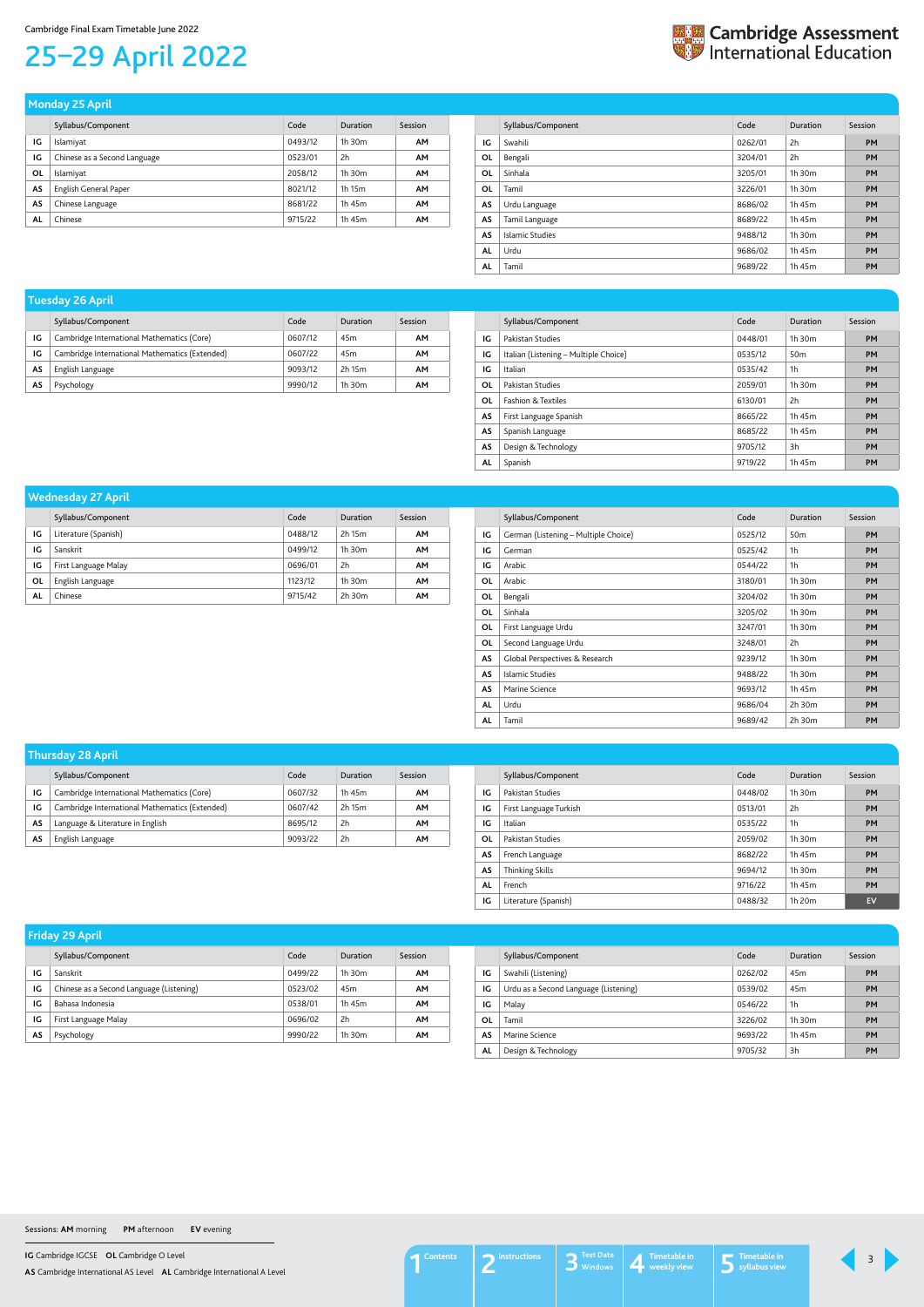**IG** Cambridge IGCSE **OL** Cambridge O Level

**AS** Cambridge International AS Level **AL** Cambridge International A Level

## Cambridge Final Exam Timetable June 2022

## <span id="page-3-0"></span>02–06 May 2022



|    | Monday 02 May         |         |          |         |     |                    |     |
|----|-----------------------|---------|----------|---------|-----|--------------------|-----|
|    | Syllabus/Component    | Code    | Duration | Session |     | Syllabus/Component | Co  |
| AS | English General Paper | 8021/22 | 1h 45m   | AM      | AS. | Tamil Language     | 868 |
|    |                       |         |          |         |     |                    |     |

|    | Syllabus/Component | Code    | Duration    | Session   |
|----|--------------------|---------|-------------|-----------|
| AS | Tamil Language     | 8689/32 | $1h$ 30 $m$ | <b>PM</b> |
| AS | Accounting         | 9706/22 | $1h$ 30 $m$ | <b>PM</b> |
| AL | Tamil              | 9689/32 | $1h$ 30 $m$ | <b>PM</b> |
|    |                    |         |             |           |

## **Tuesday 03 May**

|           | Syllabus/Component | Code    | Duration | Session |
|-----------|--------------------|---------|----------|---------|
| <b>AL</b> | Marine Science     | 9693/32 | 1h 45m   | PM      |

|    | Syllabus/Component   | Code    | Duration | Session |
|----|----------------------|---------|----------|---------|
| ١G | Chemistry (Core)     | 0620/32 | 1h 15m   | AΜ      |
| ١G | Chemistry (Extended) | 0620/42 | 1h 15m   | AΜ      |
| ΟL | Chemistry            | 5070/22 | 1h 30m   | AM      |
| AL | Chemistry            | 9701/42 | 2h       | AM      |

## **Wednesday 04 May**

|    | Syllabus/Component | Code    | Duration    | Session   |
|----|--------------------|---------|-------------|-----------|
| ΙG | Geography          | 0460/12 | 1h 45m      | <b>PM</b> |
| AS | History            | 9489/12 | 1h 15m      | <b>PM</b> |
| AS | <b>Business</b>    | 9609/12 | 1h 15m      | <b>PM</b> |
| AL | Islamic Studies    | 9488/32 | $1h$ 30 $m$ | <b>PM</b> |

|    | <b>Thursday 05 May</b>                                            |         |             |           |
|----|-------------------------------------------------------------------|---------|-------------|-----------|
|    | Syllabus/Component                                                | Code    | Duration    | Session   |
| IG | First Language English (Oral Endorsement)                         | 0500/12 | 2h          | <b>AM</b> |
| IG | English as a Second Language (Speaking Endorsement) (Core)        | 0510/12 | $1h$ 30 $m$ | <b>AM</b> |
| IG | English as a Second Language (Speaking Endorsement)<br>(Extended) | 0510/22 | 2h          | <b>AM</b> |
| IG | English as a Second Language (Count-in Speaking) (Core)           | 0511/12 | $1h$ 30 $m$ | <b>AM</b> |
| IG | English as a Second Language (Count-in Speaking) (Extended)       | 0511/22 | 2h          | <b>AM</b> |
| 0L | English Language                                                  | 1123/22 | 1h 45m      | <b>AM</b> |
| AS | Geography (Core)                                                  | 9696/12 | $1h$ 30 $m$ | <b>AM</b> |
| AS | Physics (Practical – Advanced)                                    | 9702/33 | 2h          | <b>AM</b> |

|    | Syllabus/Component               | Code    | Duration | Session |
|----|----------------------------------|---------|----------|---------|
| ΙG | History                          | 0470/12 | 2h       | PM      |
| 0L | History                          | 2147/12 | 2h       | PM      |
| AS | Mathematics (Pure Mathematics 1) | 9709/12 | 1h 50m   | PM      |

|    | Syllabus/Component                   | Code    | Duration        | Session   |
|----|--------------------------------------|---------|-----------------|-----------|
| IG | French (Listening – Multiple Choice) | 0520/12 | 50 <sub>m</sub> | <b>AM</b> |
| ١G | French                               | 0520/42 | 1h              | AM        |
| ΟL | French (Listening – Multiple Choice) | 3015/01 | 50 <sub>m</sub> | AM        |
| OL | French                               | 3015/04 | 1h              | <b>AM</b> |
| AL | Biology                              | 9700/42 | 2h              | AM        |

## **Friday 06 May**

|    | Syllabus/Component     | Code    | Duration    | Session |
|----|------------------------|---------|-------------|---------|
| IG | Mathematics (Core)     | 0580/12 | 1h          | PM      |
| IG | Mathematics (Extended) | 0580/22 | $1h$ 30 $m$ | PM      |
| AS | History                | 9489/22 | 1h 45m      | PM      |
| AS | Computer Science       | 9618/12 | $1h$ 30 $m$ | PM      |
| AS | Information Technology | 9626/12 | 1h 45m      | PM      |

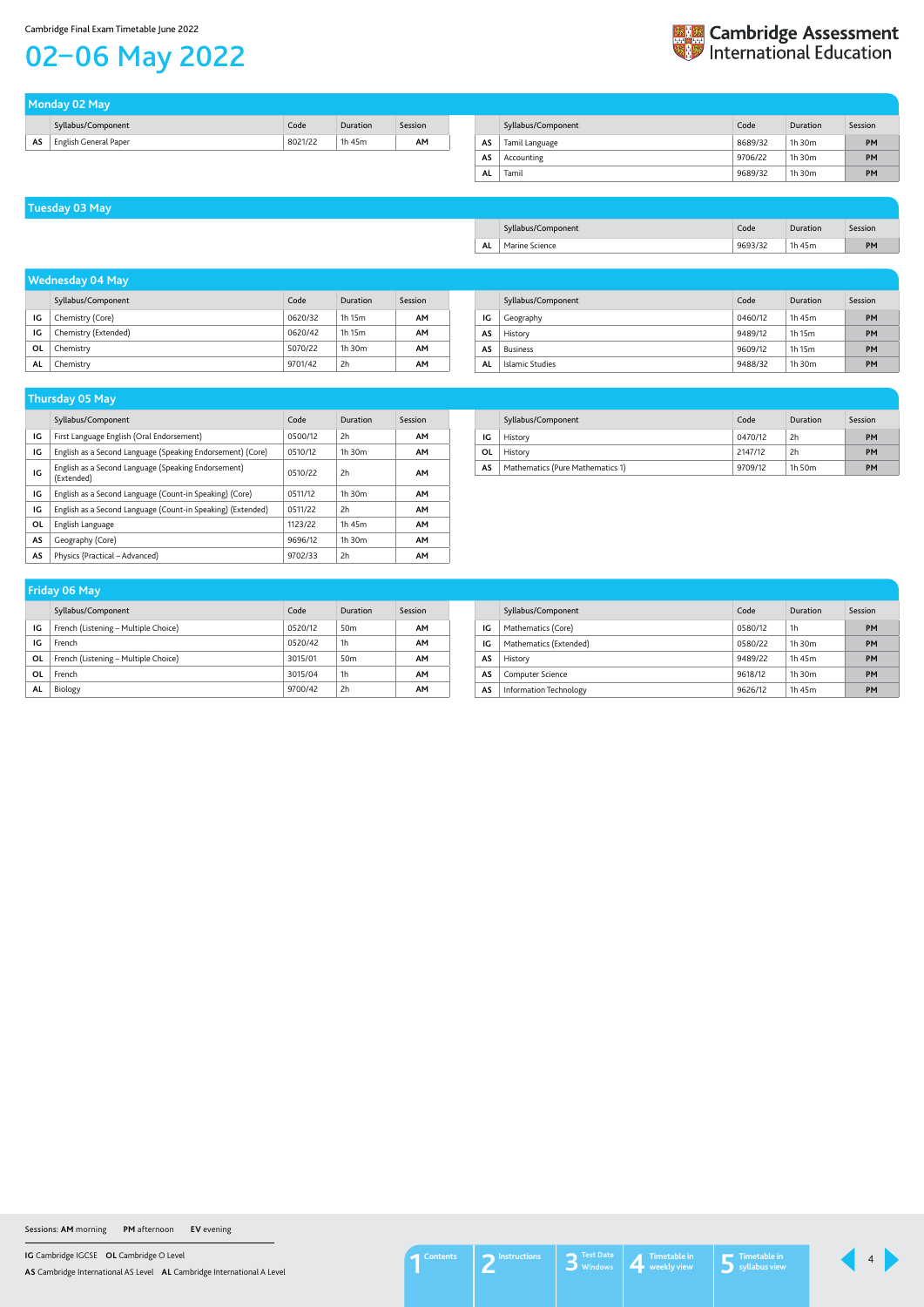**IG** Cambridge IGCSE **OL** Cambridge O Level

**AS** Cambridge International AS Level **AL** Cambridge International A Level

# <span id="page-4-0"></span>09–13 May 2022



|           | Syllabus/Component                                                            | Code    | <b>Duration</b> | Session   |
|-----------|-------------------------------------------------------------------------------|---------|-----------------|-----------|
| IG        | Islamiyat                                                                     | 0493/22 | 1h 30m          | <b>AM</b> |
| IG        | First Language English (Oral Endorsement)                                     | 0500/22 | 2h              | <b>AM</b> |
| IG        | English as a Second Language (Speaking Endorsement)<br>(Listening – Core)     | 0510/32 | 40 <sub>m</sub> | <b>AM</b> |
| IG        | English as a Second Language (Speaking Endorsement)<br>(Listening – Extended) | 0510/42 | 50 <sub>m</sub> | AM        |
| IG        | English as a Second Language (Count-in Speaking) (Listening -<br>Core)        | 0511/32 | 40 <sub>m</sub> | AM        |
| IG        | English as a Second Language (Count-in Speaking) (Listening –<br>Extended)    | 0511/42 | 50 <sub>m</sub> | AM        |
| <b>OL</b> | Islamiyat                                                                     | 2058/22 | 1h 30m          | AM        |
| AS        | Geography (Core)                                                              | 9696/22 | $1h$ 30 $m$     | <b>AM</b> |
| AS        | Chemistry                                                                     | 9701/22 | 1h 15m          | <b>AM</b> |
| AL        | Chemistry                                                                     | 9701/52 | 1h 15m          | AM        |

## **Monday 09 May**

|    | Syllabus/Component                       | Code    | Duration    | Session   |
|----|------------------------------------------|---------|-------------|-----------|
| ΙG | Mathematics (Core)                       | 0580/32 | 2h          | <b>PM</b> |
| IG | Mathematics (Extended)                   | 0580/42 | $2h$ 30 $m$ | <b>PM</b> |
| AS | Mathematics (Pure Mathematics 2)         | 9709/22 | 1h 15m      | <b>PM</b> |
| AS | Mathematics (Mechanics)                  | 9709/42 | 1h 15m      | <b>PM</b> |
| AL | Mathematics (Probability & Statistics 2) | 9709/62 | 1h 15m      | <b>PM</b> |

|    | Syllabus/Component                                              | Code    | Duration       | Session   |
|----|-----------------------------------------------------------------|---------|----------------|-----------|
| IG | Biology (Practical)                                             | 0610/52 | 1h 15m         | <b>AM</b> |
| IG | Biology (Alternative to Practical)                              | 0610/62 | 1h             | <b>AM</b> |
| IG | Combined Science (Practical)                                    | 0653/52 | 1h 15m         | <b>AM</b> |
| IG | Combined Science (Alternative to Practical)                     | 0653/62 | 1 <sub>h</sub> | <b>AM</b> |
| IG | Co-ordinated Sciences (Double Award) (Practical)                | 0654/52 | 2h             | <b>AM</b> |
| IG | Co-ordinated Sciences (Double Award) (Alternative to Practical) | 0654/62 | $1h$ 30 $m$    | <b>AM</b> |
| ΟL | Biology (Practical)                                             | 5090/32 | 1h 15m         | <b>AM</b> |
| ΟL | Biology (Alternative to Practical)                              | 5090/62 | 1 <sub>h</sub> | <b>AM</b> |
| ΟL | Combined Science                                                | 5129/22 | 2h 15m         | <b>AM</b> |
| AL | Physics                                                         | 9702/42 | 2h             | AM        |

## **Tuesday 10 May**

|    | Syllabus/Component                     | Code    | Duration    | Session   |
|----|----------------------------------------|---------|-------------|-----------|
| IG | Information & Communication Technology | 0417/12 | 2h          | <b>PM</b> |
| IG | Latin                                  | 0480/12 | 1h 30m      | <b>PM</b> |
| IG | Marine Science                         | 0697/01 | $1h$ 30 $m$ | <b>PM</b> |
| AS | <b>Business</b>                        | 9609/22 | 1h 30m      | <b>PM</b> |
| AS | Sociology                              | 9699/12 | $1h$ 30 $m$ | <b>PM</b> |
| AL | Islamic Studies                        | 9488/42 | $1h$ 30 $m$ | <b>PM</b> |
| AL | Marine Science                         | 9693/42 | 1h 45m      | <b>PM</b> |

|    | Syllabus/Component | Code    | Duration | Session |
|----|--------------------|---------|----------|---------|
| IG | Biology (Core)     | 0610/32 | 1h 15m   | AM      |
| IG | Biology (Extended) | 0610/42 | 1h 15m   | AM      |
| ΟL | Biology            | 5090/22 | 1h 45m   | AM      |
| AS | Biology            | 9700/22 | 1h 15m   | AM      |
| AL | Biology            | 9700/52 | 1h 15m   | AM      |

## **Wednesday 11 May**

|    | Syllabus/Component                       | Code    | Duration    | Session   |
|----|------------------------------------------|---------|-------------|-----------|
| ΙG | Travel & Tourism                         | 0471/12 | 2h          | <b>PM</b> |
| IG | Literature in English                    | 0475/12 | $1h$ 30 $m$ | <b>PM</b> |
| 0L | Literature in English                    | 2010/12 | $1h$ 30 $m$ | <b>PM</b> |
| AS | Arabic Language                          | 8680/22 | 1h 45m      | <b>PM</b> |
| AS | Mathematics (Probability & Statistics 1) | 9709/52 | 1h 15m      | <b>PM</b> |
| AL | Arabic                                   | 9680/22 | 1h 45m      | <b>PM</b> |

|    | Syllabus/Component                 | Code    | Duration       | Session   |
|----|------------------------------------|---------|----------------|-----------|
| IG | Physics (Practical)                | 0625/52 | 1h 15m         | <b>AM</b> |
| IG | Physics (Alternative to Practical) | 0625/62 | 1 <sub>h</sub> | <b>AM</b> |
| OL | Physics (Practical)                | 5054/32 | 2h             | <b>AM</b> |
| ΟL | Physics (Alternative to Practical) | 5054/42 | 1 <sub>h</sub> | <b>AM</b> |
| AS | Chinese Language                   | 8681/32 | 1h 30m         | <b>AM</b> |
| AS | Economics                          | 9708/22 | 1h 30m         | <b>AM</b> |
| AL | English Language                   | 9093/32 | 2h 15m         | <b>AM</b> |
| AL | Chinese                            | 9715/32 | $1h$ 30 $m$    | <b>AM</b> |

## **Thursday 12 May**

|           | Syllabus/Component        | Code    | Duration | <b>Session</b> |
|-----------|---------------------------|---------|----------|----------------|
| IG        | First Language French     | 0501/01 | 2h       | <b>PM</b>      |
| IG        | First Language German     | 0505/01 | 2h       | <b>PM</b>      |
| IG        | First Language Arabic     | 0508/01 | 2h       | <b>PM</b>      |
| IG        | First Language Chinese    | 0509/12 | 2h 15m   | <b>PM</b>      |
| IG        | First Language Thai       | 0518/01 | 2h       | <b>PM</b>      |
| IG        | German                    | 0525/22 | 1h       | <b>PM</b>      |
| IG        | Urdu as a Second Language | 0539/01 | 2h       | <b>PM</b>      |
| <b>OL</b> | First Language Urdu       | 3247/02 | 2h       | <b>PM</b>      |
| 0L        | Second Language Urdu      | 3248/02 | 1h 45m   | <b>PM</b>      |
| <b>AS</b> | French Language           | 8682/32 | 1h 30m   | <b>PM</b>      |
| <b>AS</b> | <b>Thinking Skills</b>    | 9694/22 | 1h 45m   | <b>PM</b>      |
| AL        | French                    | 9716/32 | 1h 30m   | PM             |

| IG | Computer Science                 | 0478/12 | 1h 45m | AM |
|----|----------------------------------|---------|--------|----|
| IG | French                           | 0520/22 | 1h     | AM |
| ΟL | Computer Science                 | 2210/12 | 1h 45m | AM |
| OL | French                           | 3015/02 | 1h     | AM |
| AS | Language & Literature in English | 8695/22 | 2h     | AM |
| AS | Literature in English            | 9695/12 | 2h     | AM |

| <b>Friday 13 May</b> |      |          |         |                    |      |          |         |
|----------------------|------|----------|---------|--------------------|------|----------|---------|
| Syllabus/Component   | Code | Duration | Session | Syllabus/Component | Code | Duration | Session |

| IG | History                | 0470/22 | 2h          | PM |
|----|------------------------|---------|-------------|----|
| IG | Latin                  | 0480/22 | $1h$ 30 $m$ | PM |
| OL | History                | 2147/22 | 2h          | PM |
| AS | First Language Spanish | 8665/42 | 2h 30m      | PM |
| AS | Spanish Literature     | 8673/42 | $2h$ 30 $m$ | PM |
| AS | Portuguese Language    | 8684/02 | 1h 45m      | PM |
| AL | Accounting             | 9706/32 | 3h          | PM |
| AL | Portuguese             | 9718/02 | 1h 45m      | PM |
| AL | Spanish                | 9719/42 | 2h 30m      | PM |

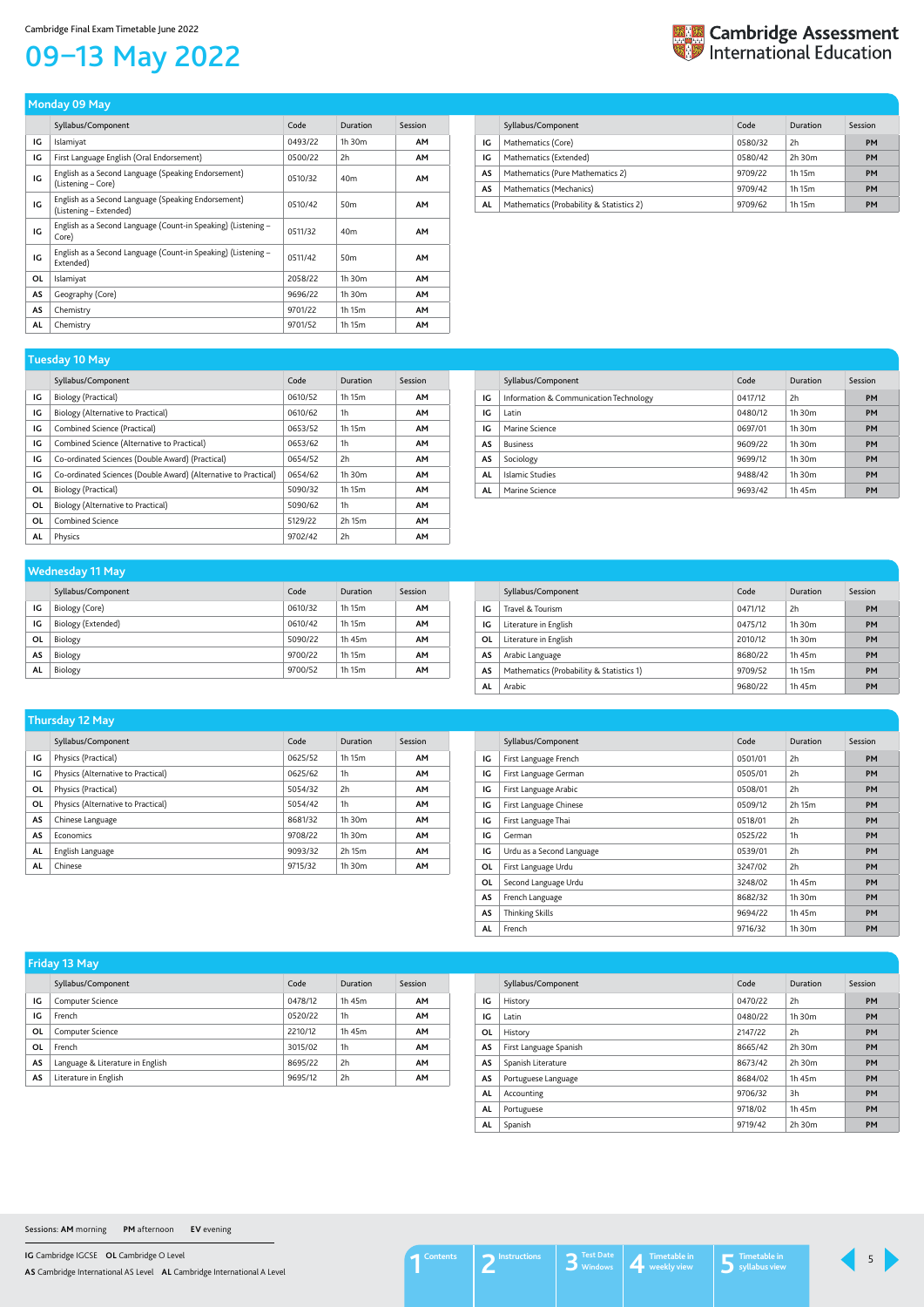**IG** Cambridge IGCSE **OL** Cambridge O Level

**AS** Cambridge International AS Level **AL** Cambridge International A Level

## Cambridge Final Exam Timetable June 2022

## <span id="page-5-0"></span>16–20 May 2022



|    | Syllabus/Component           | Code    | Duration    | Session   |
|----|------------------------------|---------|-------------|-----------|
| IG | World Literature             | 0408/22 | 1h 15m      | <b>AM</b> |
| IG | Accounting                   | 0452/12 | 1h 15m      | AM        |
| OL | Accounting (Multiple Choice) | 7707/12 | 1h 15m      | AM        |
| ΟL | Mathematics Syllabus D       | 4024/12 | 2h          | <b>AM</b> |
| AS | Literature in English        | 9695/22 | 2h          | <b>AM</b> |
| AL | Psychology                   | 9990/32 | $1h$ 30 $m$ | AM        |

**Monday 16 May** 

| Syllabus/Component         | Code    | Duration | Session   |
|----------------------------|---------|----------|-----------|
| <b>Global Perspectives</b> | 0457/12 | 1h 15m   | PM        |
| Marine Science             | 0697/02 | 1h.30m   | PM        |
| <b>Global Perspectives</b> | 2069/12 | 1h 15m   | <b>PM</b> |
| Portuguese Language        | 8684/03 | 1h.30m   | <b>PM</b> |
| Spanish Language           | 8685/32 | 1h.30m   | <b>PM</b> |
| Urdu Language              | 8686/03 | 1h.30m   | <b>PM</b> |
| History                    | 9489/32 | 1h 15m   | <b>PM</b> |
| Urdu                       | 9686/03 | 1h.30m   | <b>PM</b> |
| Portuguese                 | 9718/03 | 1h.30m   | PM        |
| Spanish                    | 9719/32 | 1h 30m   | PM        |
|                            |         |          |           |

|    | Syllabus/Component                             | Code    | Duration           | Session |
|----|------------------------------------------------|---------|--------------------|---------|
| IG | Computer Science                               | 0478/22 | 1h 45m             | AМ      |
| IG | Cambridge International Mathematics (Core)     | 0607/52 | 1h 10 <sub>m</sub> | AМ      |
| IG | Cambridge International Mathematics (Extended) | 0607/62 | 1h 40m             | AМ      |
| ΟL | Computer Science                               | 2210/22 | 1h 45m             | AМ      |
| AS | Chemistry (Practical - Advanced)               | 9701/33 | 2h                 | AΜ      |

## **Tuesday 17 May**

|    | Syllabus/Component     | Code    | Duration       | Session   |
|----|------------------------|---------|----------------|-----------|
| IG | Geography              | 0460/22 | $1h$ 30 $m$    | <b>PM</b> |
| IG | First Language Turkish | 0513/02 | 2h             | <b>PM</b> |
| IG | Malay                  | 0546/42 | 1 <sub>h</sub> | <b>PM</b> |
| AS | Music (Listening)      | 9483/12 | 2h             | <b>PM</b> |
| AL | <b>Business</b>        | 9609/32 | 3h             | <b>PM</b> |
|    |                        |         |                |           |

|    | -<br>-                                          |         |          |           |
|----|-------------------------------------------------|---------|----------|-----------|
|    | Syllabus/Component                              | Code    | Duration | Session   |
| IG | Physics (Core)                                  | 0625/32 | 1h 15m   | <b>AM</b> |
| IG | Physics (Extended)                              | 0625/42 | 1h 15m   | <b>AM</b> |
| IG | Combined Science (Core)                         | 0653/32 | 1h 15m   | <b>AM</b> |
| IG | Combined Science (Extended)                     | 0653/42 | 1h 15m   | <b>AM</b> |
| IG | Co-ordinated Sciences (Double Award) (Core)     | 0654/32 | 2h       | <b>AM</b> |
| IG | Co-ordinated Sciences (Double Award) (Extended) | 0654/42 | 2h       | <b>AM</b> |
| OL | Physics                                         | 5054/22 | 1h 45m   | <b>AM</b> |
| 0L | Combined Science (Multiple Choice)              | 5129/12 | 1h       | <b>AM</b> |
| AS | Media Studies                                   | 9607/22 | 2h       | <b>AM</b> |
| AL | Economics                                       | 9708/42 | 2h 15m   | AM        |

## **Wednesday 18 May**

|           | Syllabus/Component                   | Code    | Duration        | Session   |
|-----------|--------------------------------------|---------|-----------------|-----------|
| IG        | First Language French                | 0501/02 | 2h              | <b>PM</b> |
| IG        | First Language German                | 0505/02 | 2h              | <b>PM</b> |
| IG        | First Language Arabic                | 0508/02 | 2h              | <b>PM</b> |
| IG        | First Language Chinese               | 0509/22 | 2h              | <b>PM</b> |
| IG        | First Language Thai                  | 0518/02 | 2h              | <b>PM</b> |
| IG        | Arabic (Listening - Multiple Choice) | 0544/12 | 50 <sub>m</sub> | <b>PM</b> |
| IG        | Arabic                               | 0544/42 | 1h              | <b>PM</b> |
| <b>OL</b> | Arabic                               | 3180/02 | 1h 30m          | <b>PM</b> |
| AL        | <b>Thinking Skills</b>               | 9694/32 | 2h              | <b>PM</b> |
| AL        | Mathematics (Pure Mathematics 3)     | 9709/32 | 1h 50m          | PM        |

| Thursday 19 May |                                      |         |             |           |  |
|-----------------|--------------------------------------|---------|-------------|-----------|--|
|                 | Syllabus/Component                   | Code    | Duration    | Session   |  |
| IG              | Chemistry (Practical)                | 0620/52 | 1h 15m      | <b>AM</b> |  |
| IG              | Chemistry (Alternative to Practical) | 0620/62 | 1h          | AM        |  |
| ΟL              | Chemistry (Practical)                | 5070/32 | $1h$ 30 $m$ | <b>AM</b> |  |
| ΟL              | Chemistry (Alternative to Practical) | 5070/42 | 1h          | AM        |  |
| AS              | Physics                              | 9702/22 | 1h 15m      | <b>AM</b> |  |
| AL              | Physics                              | 9702/52 | 1h 15m      | AΜ        |  |

|    | Syllabus/Component                | Code    | Duration        | Session   |
|----|-----------------------------------|---------|-----------------|-----------|
| IG | Literature in English             | 0475/22 | 1h.30m          | <b>PM</b> |
| IG | Literature in English             | 0475/32 | 45 <sub>m</sub> | <b>PM</b> |
| IG | Literature in English             | 0475/42 | 1h 15m          | <b>PM</b> |
| 0L | Literature in English             | 2010/22 | 1h.30m          | PM        |
| AS | Computer Science                  | 9618/22 | 2h              | PM        |
| AS | Sociology                         | 9699/22 | 1h.30m          | PM        |
| AL | Information Technology (Advanced) | 9626/32 | 1h 45m          | PM        |

| Friday 20 May |                         |         |             |         |
|---------------|-------------------------|---------|-------------|---------|
|               | Syllabus/Component      | Code    | Duration    | Session |
| IG            | World Literature        | 0408/32 | $1h$ 30 $m$ | AM      |
| IG            | <b>Business Studies</b> | 0450/12 | $1h$ 30 $m$ | AΜ      |
| 0L            | <b>Business Studies</b> | 7115/12 | $1h$ 30 $m$ | AΜ      |
| AL            | English Language        | 9093/42 | 2h 15m      | AΜ      |

|           | Syllabus/Component          | Code    | Duration    | Session   |
|-----------|-----------------------------|---------|-------------|-----------|
| IG        | Physical Education          | 0413/12 | 1h 45m      | <b>PM</b> |
| ΙG        | History                     | 0470/42 | 1h          | <b>PM</b> |
| <b>AL</b> | History                     | 9489/42 | 1h 45m      | <b>PM</b> |
| AL        | Computer Science (Advanced) | 9618/32 | $1h$ 30 $m$ | <b>PM</b> |
| <b>AL</b> | <b>Thinking Skills</b>      | 9694/42 | 1h 45m      | <b>PM</b> |

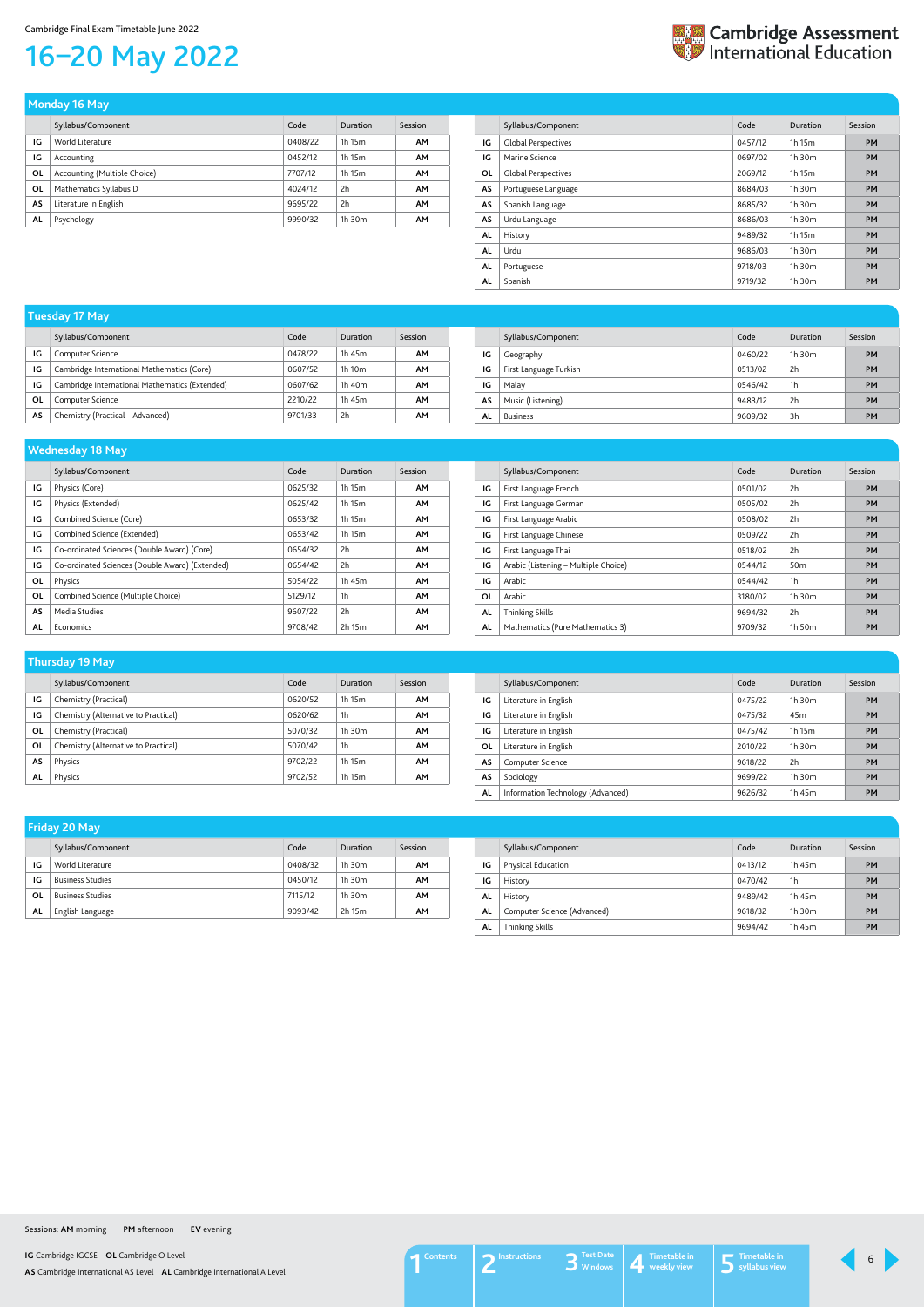**IG** Cambridge IGCSE **OL** Cambridge O Level

**AS** Cambridge International AS Level **AL** Cambridge International A Level

#### Cambridge Final Exam Timetable June 2022

# <span id="page-6-0"></span>23–27 May 2022



|           | --                                             |         |                 |         |
|-----------|------------------------------------------------|---------|-----------------|---------|
|           | Syllabus/Component                             | Code    | Duration        | Session |
| IG        | Accounting                                     | 0452/22 | 1h 45m          | AM      |
| IG        | Mandarin Chinese (Listening - Multiple Choice) | 0547/12 | 40 <sub>m</sub> | AM      |
| IG        | Mandarin Chinese                               | 0547/42 | 1h 15m          | AM      |
| ΟL        | Accounting                                     | 7707/22 | 1h 45m          | AM      |
| <b>AL</b> | Literature in English                          | 9695/32 | 2h              | AΜ      |
| <b>AL</b> | Geography (Advanced)                           | 9696/32 | $1h$ 30 $m$     | AΜ      |

| Monday 23 May |  |
|---------------|--|
|               |  |
|               |  |
|               |  |

|    | Syllabus/Component                    | Code    | Duration        | Session   |
|----|---------------------------------------|---------|-----------------|-----------|
| IG | Sociology                             | 0495/12 | 2h              | <b>PM</b> |
| IG | Spanish (Listening - Multiple Choice) | 0530/12 | 50 <sub>m</sub> | <b>PM</b> |
| IG | Spanish                               | 0530/42 | 1h              | <b>PM</b> |
| 0L | Sociology                             | 2251/12 | 2h              | <b>PM</b> |
| AS | <b>Further Mathematics</b>            | 9231/12 | 2h              | <b>PM</b> |
| AS | Travel & Tourism                      | 9395/12 | 2h 30m          | <b>PM</b> |

## Syllabus/Component **Code** Duration Session **IG** Business Studies **COVER 19 STUDIES COVER 16 STUDIES COVER 16 STUDIES AM OL** Business Studies 7115/22 1h 30m **AM AS** Law 9084/12 1h 30m **AM AL** Psychology 9990/42 1h 30m **AM Wednesday 25 May**

|    | Syllabus/Component              | Code    | Duration | Session   |
|----|---------------------------------|---------|----------|-----------|
| IG | First Language Spanish          | 0502/12 | 2h       | <b>AM</b> |
| IG | <b>Additional Mathematics</b>   | 0606/12 | 2h       | AM        |
| IG | <b>Environmental Management</b> | 0680/12 | 1h 45m   | <b>AM</b> |
| OL | <b>Additional Mathematics</b>   | 4037/12 | 2h       | <b>AM</b> |
| OL | Environmental Management        | 5014/12 | 1h 45m   | <b>AM</b> |
| AS | Biology (Practical – Advanced)  | 9700/33 | 2h       | AΜ        |

## **Tuesday 24 May**

|     | Syllabus/Component           | Code    | Duration | Session   |
|-----|------------------------------|---------|----------|-----------|
| ΙG  | Music (Listening)            | 0410/12 | 1h 15m   | PM        |
| IG  | Travel & Tourism             | 0471/22 | 2h 30m   | <b>PM</b> |
| AL. | Computer Science (Practical) | 9618/42 | 2h 30m   | PM        |

|    | Syllabus/Component         | Code    | Duration    | Session   |
|----|----------------------------|---------|-------------|-----------|
| IG | Design & Technology        | 0445/12 | 1h 15m      | <b>PM</b> |
| AS | Drama                      | 9482/12 | 2h          | <b>PM</b> |
| AL | <b>Further Mathematics</b> | 9231/22 | 2h          | <b>PM</b> |
| AL | Portuguese                 | 9718/04 | $2h$ 30 $m$ | PM        |

| <b>Thursday 26 May</b> |                                |         |             |           |  |  |
|------------------------|--------------------------------|---------|-------------|-----------|--|--|
|                        | Syllabus/Component             | Code    | Duration    | Session   |  |  |
| IG                     | First Language Spanish         | 0502/22 | 2h          | <b>AM</b> |  |  |
| IG                     | Mandarin Chinese               | 0547/22 | 1h 15m      | <b>AM</b> |  |  |
| OL                     | Mathematics Syllabus D         | 4024/22 | $2h$ 30 $m$ | <b>AM</b> |  |  |
| AS                     | Physics (Practical – Advanced) | 9702/34 | 2h          | AΜ        |  |  |
| AL                     | Geography (Advanced)           | 9696/42 | $1h$ 30 $m$ | AΜ        |  |  |

|    | Syllabus/Component | Code    | Duration | Session   |
|----|--------------------|---------|----------|-----------|
| IG | Geography          | 0460/42 | 1h 30m   | <b>PM</b> |
| IG | Spanish            | 0530/22 | 1h       | <b>PM</b> |
| AL | Sociology          | 9699/32 | 1h 15m   | <b>PM</b> |
| AL | French             | 9716/42 | 2h 30m   | <b>PM</b> |

| <b>Friday 27 May</b> |                       |         |             |           |  |  |
|----------------------|-----------------------|---------|-------------|-----------|--|--|
|                      | Syllabus/Component    | Code    | Duration    | Session   |  |  |
| IG                   | Economics             | 0455/22 | 2h 15m      | <b>AM</b> |  |  |
| OL                   | Economics             | 2281/22 | 2h 15m      | AM        |  |  |
| AS                   | Law                   | 9084/22 | $1h$ 30 $m$ | AM        |  |  |
| AL                   | Literature in English | 9695/42 | 2h          | AΜ        |  |  |

|           | Syllabus/Component | Code    | Duration    | Session   |
|-----------|--------------------|---------|-------------|-----------|
| ١G        | Drama              | 0411/12 | $2h$ 30 $m$ | PM        |
| ١G        | Sociology          | 0495/22 | 1h 45m      | <b>PM</b> |
| <b>OL</b> | Sociology          | 2251/22 | 1h 45m      | PM        |
| AL        | Travel & Tourism   | 9395/32 | $1h$ 30 $m$ | PM        |

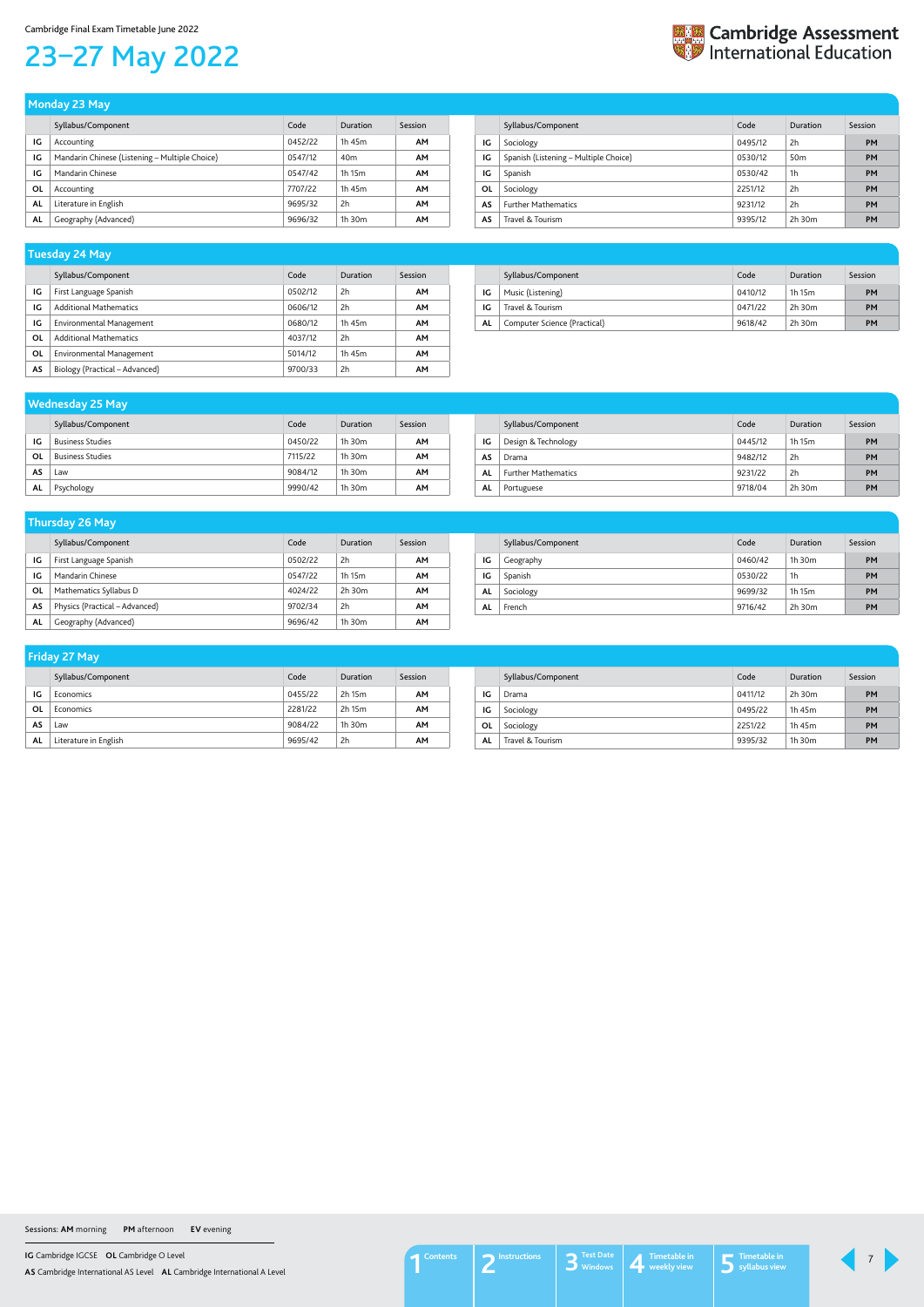**IG** Cambridge IGCSE **OL** Cambridge O Level

**AS** Cambridge International AS Level **AL** Cambridge International A Level

# <span id="page-7-0"></span>30 May–03 June 2022



| Tuesday 31 May |                                  |         |          |         |  |  |
|----------------|----------------------------------|---------|----------|---------|--|--|
|                | Syllabus/Component               | Code    | Duration | Session |  |  |
| IG             | Bahasa Indonesia                 | 0538/02 | 1h 45m   | AΜ      |  |  |
| AS             | Chemistry (Practical – Advanced) | 9701/34 | 2h       | AМ      |  |  |

|     | Syllabus/Component                  | Code    | Duration    | Session   |
|-----|-------------------------------------|---------|-------------|-----------|
| IG  | Marine Science                      | 0697/03 | $1h$ 30 $m$ | <b>PM</b> |
| OL  | Religious Studies (Bible Knowledge) | 2048/12 | $1h$ 30 $m$ | <b>PM</b> |
| AS  | Environmental Management            | 8291/12 | 1h 45m      | <b>PM</b> |
| AL. | Sociology                           | 9699/42 | 1h 45m      | <b>PM</b> |

| Thursday 02 June |                                |         |          |         |  |     |                |
|------------------|--------------------------------|---------|----------|---------|--|-----|----------------|
|                  | Syllabus/Component             | Code    | Duration | Session |  |     | Syllabus/Comp  |
| AS               | Biology (Practical – Advanced) | 9700/34 | 2h       | AΜ      |  | OL. | Bangladesh Stu |

|    | Syllabus/Component        | Code    | Duration        | Session   |
|----|---------------------------|---------|-----------------|-----------|
| 0L | <b>Bangladesh Studies</b> | 7094/02 | $1h$ 30 $m$     | <b>PM</b> |
| AS | Environmental Management  | 8291/22 | 1h 45m          | <b>PM</b> |
| AL | Arabic                    | 9680/52 | 45 <sub>m</sub> | <b>PM</b> |
| AL | Tamil                     | 9689/52 | 45 <sub>m</sub> | <b>PM</b> |

**Friday 03 June** 

|    | Syllabus/Component                  | Code    | Duration    | Session   |
|----|-------------------------------------|---------|-------------|-----------|
| OL | Religious Studies (Bible Knowledge) | 2048/22 | $1h$ 30 $m$ | <b>PM</b> |
| AS | <b>Physical Education</b>           | 9396/12 | $2h$ 30 $m$ | PM        |

| Monday 30 May      |  |  |         |          |         |  |  |
|--------------------|--|--|---------|----------|---------|--|--|
| Syllabus/Component |  |  | Code    | Duration | Session |  |  |
| AL<br>Law          |  |  | 9084/32 | 1h 30m   | AM      |  |  |

|    | Syllabus/Component                  | Code    | Duration        | Session   |
|----|-------------------------------------|---------|-----------------|-----------|
| IG | Malay (Listening - Multiple Choice) | 0546/12 | 50 <sub>m</sub> | <b>PM</b> |
| 0L | Bangladesh Studies                  | 7094/01 | $1h$ 30 $m$     | <b>PM</b> |
| AS | Arabic Language                     | 8680/32 | $1h$ 30 $m$     | <b>PM</b> |
| AL | Arabic                              | 9680/32 | $1h$ 30 $m$     | <b>PM</b> |

|           |                               |         | <b>Wednesday 01 June</b> |           |  |           |                            |         |          |           |
|-----------|-------------------------------|---------|--------------------------|-----------|--|-----------|----------------------------|---------|----------|-----------|
|           | Syllabus/Component            | Code    | <b>Duration</b>          | Session   |  |           | Syllabus/Component         | Code    | Duration | Session   |
| IG        | <b>Additional Mathematics</b> | 0606/22 | 2h                       | <b>AM</b> |  | <b>OL</b> | Commerce                   | 7100/22 | 2h       | PM        |
| OL        | <b>Additional Mathematics</b> | 4037/22 | 2h                       | AM        |  | AS        | <b>Further Mathematics</b> | 9231/32 | 1h 30m   | <b>PM</b> |
| AL<br>Law |                               | 9084/42 | 1h 30m                   | AM        |  | <b>AL</b> | Travel & Tourism           | 9395/42 | 1h 30m   | <b>PM</b> |

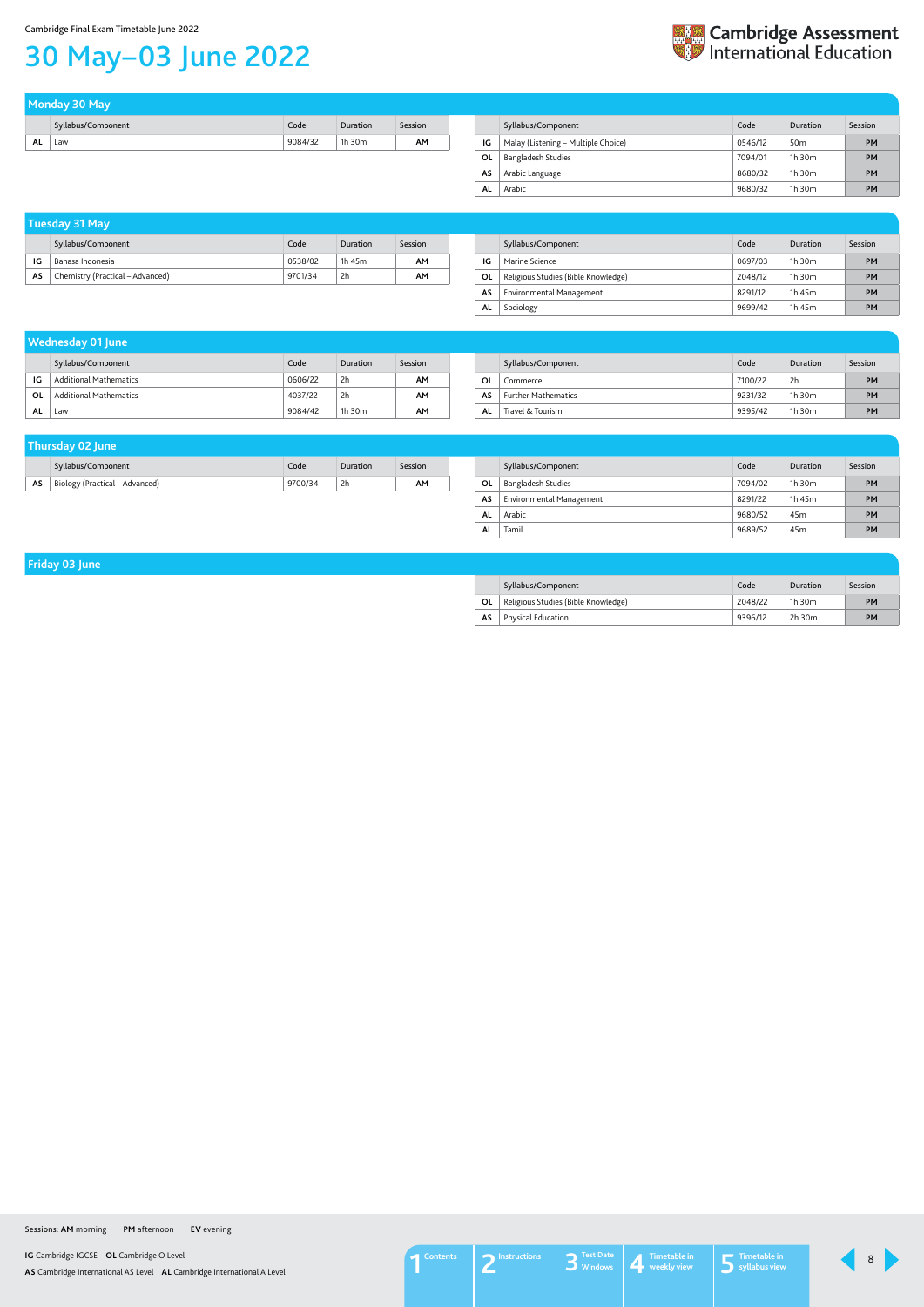**IG** Cambridge IGCSE **OL** Cambridge O Level

**AS** Cambridge International AS Level **AL** Cambridge International A Level

## Cambridge Final Exam Timetable June 2022

## <span id="page-8-0"></span>06–10 June 2022

| Monday 06 June |                             |         |          |         |  |  |
|----------------|-----------------------------|---------|----------|---------|--|--|
|                | Syllabus/Component          | Code    | Duration | Session |  |  |
| AS             | Economics (Multiple Choice) | 9708/12 | 1h       | AΜ      |  |  |

|    | Syllabus/Component | Code    | Duration | Session   |
|----|--------------------|---------|----------|-----------|
| AS | German Language    | 8683/02 | 1h 45m   | <b>PM</b> |
| AL | Physical Education | 9396/32 | 2h 30m   | PM        |
| AL | German             | 9717/02 | 1h 45m   | PM        |

**En Cambridge Assessment**<br>
International Education

|    | Syllabus/Component                     | Code    | Duration        | Session   |
|----|----------------------------------------|---------|-----------------|-----------|
| IG | Chemistry (Multiple Choice – Core)     | 0620/12 | 45 <sub>m</sub> | <b>AM</b> |
| IG | Chemistry (Multiple Choice – Extended) | 0620/22 | 45 <sub>m</sub> | AΜ        |
| IG | <b>Environmental Management</b>        | 0680/22 | 1h 45m          | <b>AM</b> |
| 0L | <b>Environmental Management</b>        | 5014/22 | 1h 45m          | AM        |
| ΟL | Chemistry (Multiple Choice)            | 5070/12 | 1h              | AΜ        |
| AS | Chemistry (Multiple Choice)            | 9701/12 | 1h 15m          | AM        |
| AL | Media Studies                          | 9607/42 | 2h              | AΜ        |

## **Tuesday 07 June**

|    | Syllabus/Component  | Code    | Duration | Session |
|----|---------------------|---------|----------|---------|
| IG | Design & Technology | 0445/32 | 1h       | PM      |
| IG | Design & Technology | 0445/42 | 1h       | PM      |
| IG | Design & Technology | 0445/52 | 1h       | PM      |
| AL | Arabic              | 9680/42 | 2h 30m   | PM      |

|    | Syllabus/Component          | Code    | Duration        | Session |
|----|-----------------------------|---------|-----------------|---------|
| ١G | Economics (Multiple Choice) | 0455/12 | 45 <sub>m</sub> | AΜ      |
| OL | Economics (Multiple Choice) | 2281/12 | 45 <sub>m</sub> | AМ      |
| AS | Biology (Multiple Choice)   | 9700/12 | 1h 15m          | AΜ      |

## **Thursday 09 June**

|           | Syllabus/Component         | Code    | Duration     | Session |
|-----------|----------------------------|---------|--------------|---------|
| ΙG        | Food & Nutrition           | 0648/12 | 2h           | PM      |
| 0L        | Food & Nutrition           | 6065/12 | 2h           | PM      |
| <b>AS</b> | <b>Further Mathematics</b> | 9231/42 | 1 $h$ 30 $m$ | PM      |

| <b>Wednesday 08 June</b> |                                                                      |         |                 |           |  |  |  |
|--------------------------|----------------------------------------------------------------------|---------|-----------------|-----------|--|--|--|
|                          | Syllabus/Component                                                   | Code    | Duration        | Session   |  |  |  |
| IG                       | Physics (Multiple Choice – Core)                                     | 0625/12 | 45 <sub>m</sub> | <b>AM</b> |  |  |  |
| IG                       | Physics (Multiple Choice – Extended)                                 | 0625/22 | 45m             | <b>AM</b> |  |  |  |
| IG                       | Combined Science (Multiple Choice - Core)                            | 0653/12 | 45 <sub>m</sub> | <b>AM</b> |  |  |  |
| IG                       | Combined Science (Multiple Choice – Extended)                        | 0653/22 | 45 <sub>m</sub> | <b>AM</b> |  |  |  |
| IG                       | Co-ordinated Sciences (Double Award) (Multiple Choice - Core)        | 0654/12 | 45m             | <b>AM</b> |  |  |  |
| IG                       | Co-ordinated Sciences (Double Award) (Multiple Choice -<br>Extended) | 0654/22 | 45m             | <b>AM</b> |  |  |  |
| OL                       | Physics (Multiple Choice)                                            | 5054/12 | 1h              | <b>AM</b> |  |  |  |
| AS                       | Physics (Multiple Choice)                                            | 9702/12 | 1h 15m          | <b>AM</b> |  |  |  |

|    | Syllabus/Component         | Code    | Duration    | Session   |
|----|----------------------------|---------|-------------|-----------|
| IG | Enterprise                 | 0454/12 | $1h$ 30 $m$ | <b>PM</b> |
| 0L | Commerce (Multiple Choice) | 7100/12 | 1h          | <b>PM</b> |
| AS | German Language            | 8683/03 | $1h$ 30 $m$ | <b>PM</b> |
| AL | German                     | 9717/03 | $1h$ 30 $m$ | PM        |

| Friday 10 June |                                      |         |                 |         |  |  |
|----------------|--------------------------------------|---------|-----------------|---------|--|--|
|                | Syllabus/Component                   | Code    | Duration        | Session |  |  |
| IG             | Biology (Multiple Choice – Core)     | 0610/12 | 45 <sub>m</sub> | AΜ      |  |  |
| IG             | Biology (Multiple Choice – Extended) | 0610/22 | 45 <sub>m</sub> | AМ      |  |  |
| ΟL             | Biology (Multiple Choice)            | 5090/12 | 1h              | AМ      |  |  |
| AL             | Economics (Multiple Choice)          | 9708/32 | 1h 15m          | AΜ      |  |  |

|    | Syllabus/Component           | Code    | Duration    | Session |
|----|------------------------------|---------|-------------|---------|
| AS | Accounting (Multiple Choice) | 9706/12 | 1h          | PM      |
| AL | German                       | 9717/04 | $2h$ 30 $m$ | PM      |

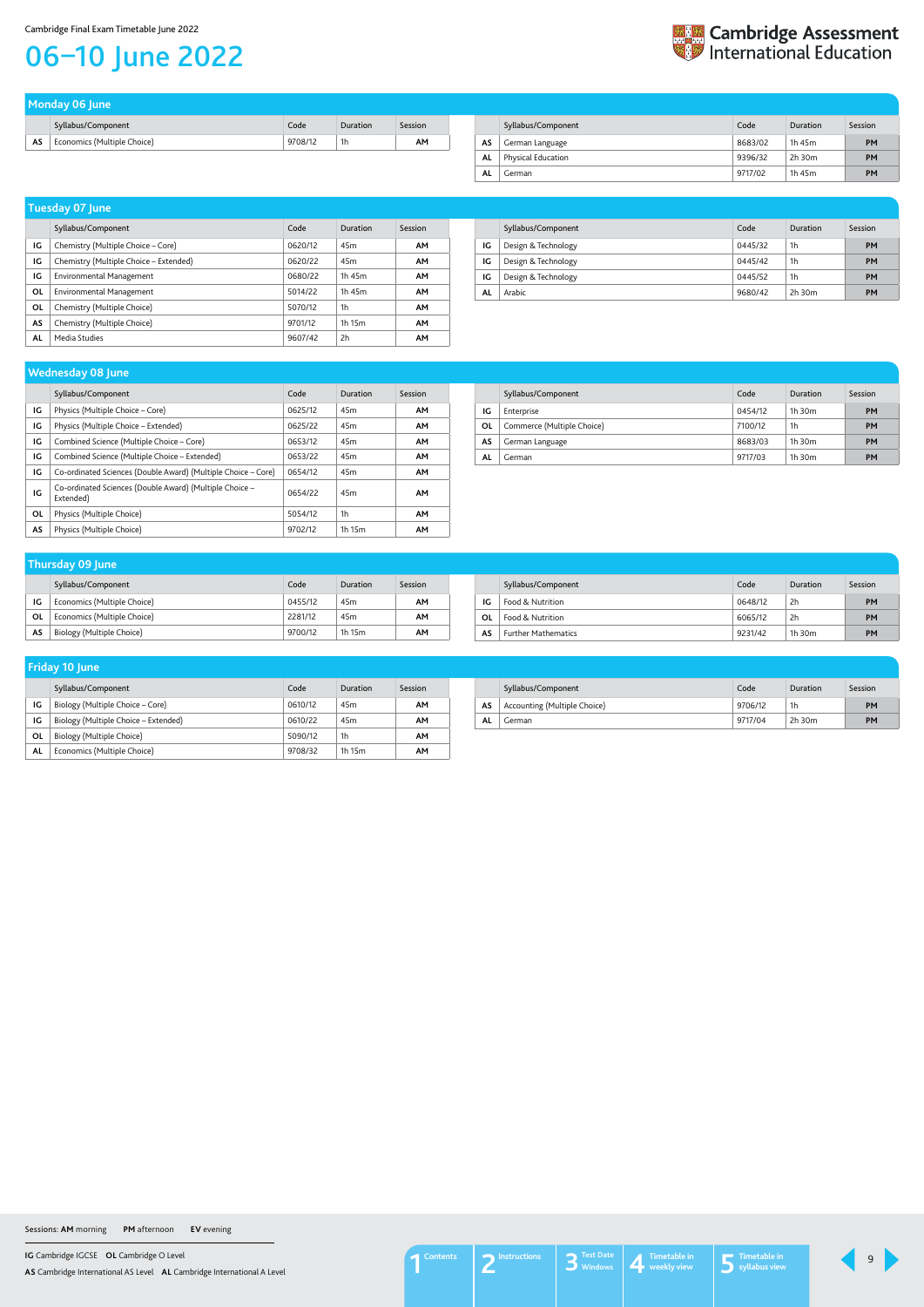**IG** Cambridge IGCSE **OL** Cambridge O Level

**AS** Cambridge International AS Level **AL** Cambridge International A Level

<span id="page-9-1"></span>**Cambridge IGCSE**

| Syllabus/Component                                                     | Code               | Duration         | Date                                            | Session   |
|------------------------------------------------------------------------|--------------------|------------------|-------------------------------------------------|-----------|
| English as a Second Language (Count-in                                 | 0511/22            | 2h               | Thursday 05 May 2022                            | ΑМ        |
| Speaking) (Extended)                                                   |                    |                  |                                                 |           |
| English as a Second Language (Count-in<br>Speaking) (Listening - Core) | 0511/32            | 40 <sub>m</sub>  | Monday 09 May 2022                              | AΜ        |
| English as a Second Language (Count-in                                 | 0511/42            | 50 <sub>m</sub>  | Monday 09 May 2022                              | AΜ        |
| Speaking) (Listening - Extended)                                       |                    |                  |                                                 |           |
| Enterprise                                                             | 0454/12            | 1h 30m           | Wednesday 08 June 2022                          | PM        |
| Environmental Management                                               | 0680/12            | 1h 45m           | Tuesday 24 May 2022                             | AΜ        |
| Environmental Management                                               | 0680/22            | 1h 45m           | Tuesday 07 June 2022                            | AΜ        |
| First Language Arabic                                                  | 0508/01            | 2h               | Thursday 12 May 2022                            | PM        |
| First Language Arabic                                                  | 0508/02            | 2h               | Wednesday 18 May 2022                           | PM        |
| First Language Chinese                                                 | 0509/12            | 2h 15m           | Thursday 12 May 2022                            | PM        |
| First Language Chinese                                                 | 0509/22            | 2h               | Wednesday 18 May 2022                           | PМ        |
| First Language English (Oral Endorsement)                              | 0500/12            | 2h               | Thursday 05 May 2022                            | ΑМ        |
| First Language English (Oral Endorsement)                              | 0500/22            | 2h               | Monday 09 May 2022                              | ΑМ        |
| First Language French                                                  | 0501/01            | 2h               | Thursday 12 May 2022                            | PM        |
| First Language French                                                  | 0501/02            | 2h               | Wednesday 18 May 2022                           | PM        |
| First Language German                                                  | 0505/01            | 2h               | Thursday 12 May 2022                            | PM        |
| First Language German                                                  | 0505/02            | 2h               | Wednesday 18 May 2022                           | PМ        |
| First Language Malay                                                   | 0696/01            | 2h               | Wednesday 27 April 2022                         | AΜ        |
| First Language Malay                                                   | 0696/02            | 2h               | Friday 29 April 2022                            | ΑМ        |
| First Language Spanish                                                 | 0502/12            | 2h               | Tuesday 24 May 2022                             | ΑМ        |
| First Language Spanish                                                 | 0502/22            | 2h               | Thursday 26 May 2022                            | ΑМ        |
| First Language Thai                                                    | 0518/01<br>0518/02 | 2h<br>2h         | Thursday 12 May 2022                            | PM<br>PM  |
| First Language Thai<br>First Language Turkish                          | 0513/01            | 2h               | Wednesday 18 May 2022<br>Thursday 28 April 2022 | PM        |
| First Language Turkish                                                 | 0513/02            | 2h               | Tuesday 17 May 2022                             | PМ        |
| Food & Nutrition                                                       | 0648/12            | 2h               | Thursday 09 June 2022                           | PМ        |
| French (Listening – Multiple Choice)                                   | 0520/12            | 50m              | Friday 06 May 2022                              | АМ        |
| French                                                                 | 0520/22            | 1h               | Friday 13 May 2022                              | АМ        |
| French                                                                 | 0520/42            | 1h               | Friday 06 May 2022                              | AΜ        |
| G                                                                      |                    |                  |                                                 |           |
| Geography                                                              | 0460/12            | 1h 45m           | Wednesday 04 May 2022                           | PM        |
| Geography                                                              | 0460/22            | 1h 30m           | Tuesday 17 May 2022                             | PМ        |
| Geography                                                              | 0460/42            | $1h$ 30 $m$      | Thursday 26 May 2022                            | PМ        |
| German (Listening - Multiple Choice)                                   | 0525/12            | 50 <sub>m</sub>  | Wednesday 27 April 2022                         | PМ        |
| German                                                                 | 0525/22            | 1h               | Thursday 12 May 2022                            | PМ        |
| German                                                                 | 0525/42            | 1h               | Wednesday 27 April 2022                         | PM        |
| <b>Global Perspectives</b>                                             | 0457/12            | 1h 15m           | Monday 16 May 2022                              | PМ        |
| н                                                                      | 0470/12            | 2h               |                                                 | PМ        |
| History<br>History                                                     | 0470/22            | 2h               | Thursday 05 May 2022<br>Friday 13 May 2022      | PМ        |
| History                                                                | 0470/42            | 1h               | Friday 20 May 2022                              | PM        |
|                                                                        |                    |                  |                                                 |           |
| Information & Communication Technology                                 | 0417/12            | 2h               | Tuesday 10 May 2022                             | PM        |
| Islamiyat                                                              | 0493/12            | 1h 30m           | Monday 25 April 2022                            | ΑМ        |
| Islamiyat                                                              | 0493/22            | $1h$ 30 $m$      | Monday 09 May 2022                              | АМ        |
| Italian (Listening - Multiple Choice)                                  | 0535/12            | 50 <sub>m</sub>  | Tuesday 26 April 2022                           | PM        |
| Italian                                                                | 0535/22            | 1h               | Thursday 28 April 2022                          | PМ        |
| Italian                                                                | 0535/42            | 1h               | Tuesday 26 April 2022                           | PM        |
|                                                                        |                    |                  |                                                 |           |
| Latin                                                                  | 0480/12            | 1h 30m           | Tuesday 10 May 2022                             | PМ        |
| Latin                                                                  | 0480/22            | 1h 30m           | Friday 13 May 2022                              | PМ        |
| Literature (Spanish)                                                   | 0488/12            | 2h 15m           | Wednesday 27 April 2022                         | ΑМ        |
| Literature (Spanish)<br>Literature in English                          | 0488/32<br>0475/12 | 1h 20m<br>1h 30m | Thursday 28 April 2022<br>Wednesday 11 May 2022 | EV<br>PМ  |
| Literature in English                                                  | 0475/22            | $1h$ 30 $m$      | Thursday 19 May 2022                            | PМ        |
| Literature in English                                                  | 0475/32            | 45m              | Thursday 19 May 2022                            | PМ        |
| Literature in English                                                  | 0475/42            | 1h 15m           | Thursday 19 May 2022                            | PM        |
| M                                                                      |                    |                  |                                                 |           |
| Malay (Listening - Multiple Choice)                                    | 0546/12            | 50 <sub>m</sub>  | Monday 30 May 2022                              | <b>PM</b> |
| Malay                                                                  | 0546/22            | 1h               | Friday 29 April 2022                            | PM        |
| Malay                                                                  | 0546/42            | 1h               | Tuesday 17 May 2022                             | PM        |
| Mandarin Chinese (Listening - Multiple Choice)                         | 0547/12            | 40m              | Monday 23 May 2022                              | АМ        |
| Mandarin Chinese                                                       | 0547/22            | 1h 15m           | Thursday 26 May 2022                            | AΜ        |
| Mandarin Chinese                                                       | 0547/42            | 1h 15m           | Monday 23 May 2022                              | АМ        |
| Marine Science                                                         | 0697/01            | 1h 30m           | Tuesday 10 May 2022                             | PM        |
| Marine Science                                                         | 0697/02            | 1h 30m           | Monday 16 May 2022                              | PM        |
| Marine Science                                                         | 0697/03            | 1h 30m           | Tuesday 31 May 2022                             | PM        |

| Syllabus/Component                                                            | Code    | <b>Duration</b> | Date                    | Session |
|-------------------------------------------------------------------------------|---------|-----------------|-------------------------|---------|
| A                                                                             |         |                 |                         |         |
| Accounting                                                                    | 0452/12 | 1h 15m          | Monday 16 May 2022      | ΑМ      |
| Accounting                                                                    | 0452/22 | 1h 45m          | Monday 23 May 2022      | ΑМ      |
| <b>Additional Mathematics</b>                                                 | 0606/12 | 2h              | Tuesday 24 May 2022     | АΜ      |
| <b>Additional Mathematics</b>                                                 | 0606/22 | 2h              | Wednesday 01 June 2022  | AΜ      |
| Arabic (Listening – Multiple Choice)                                          | 0544/12 | 50 <sub>m</sub> | Wednesday 18 May 2022   | PM      |
| Arabic                                                                        | 0544/22 | 1h              | Wednesday 27 April 2022 | PМ      |
| Arabic                                                                        | 0544/42 | 1h              | Wednesday 18 May 2022   | PМ      |
| B.                                                                            |         |                 |                         |         |
| Bahasa Indonesia                                                              | 0538/01 | 1h 45m          | Friday 29 April 2022    | АΜ      |
| Bahasa Indonesia                                                              | 0538/02 | 1h 45m          | Tuesday 31 May 2022     | AΜ      |
| Biology (Multiple Choice – Core)                                              | 0610/12 | 45m             | Friday 10 June 2022     | ΑМ      |
| Biology (Multiple Choice – Extended)                                          | 0610/22 | 45m             | Friday 10 June 2022     | ΑМ      |
| Biology (Core)                                                                | 0610/32 | 1h 15m          | Wednesday 11 May 2022   | ΑМ      |
| Biology (Extended)                                                            | 0610/42 | 1h 15m          | Wednesday 11 May 2022   | АΜ      |
| Biology (Practical)                                                           | 0610/52 | 1h 15m          | Tuesday 10 May 2022     | АΜ      |
| Biology (Alternative to Practical)                                            | 0610/62 | 1h              | Tuesday 10 May 2022     | ΑМ      |
| <b>Business Studies</b>                                                       | 0450/12 | 1h 30m          | Friday 20 May 2022      | ΑМ      |
| <b>Business Studies</b>                                                       | 0450/22 | 1h 30m          | Wednesday 25 May 2022   | ΑМ      |
| C.                                                                            |         |                 |                         |         |
| Cambridge International Mathematics (Core)                                    | 0607/12 | 45m             | Tuesday 26 April 2022   | ΑМ      |
| Cambridge International Mathematics (Extended)                                | 0607/22 | 45m             | Tuesday 26 April 2022   | ΑМ      |
| Cambridge International Mathematics (Core)                                    | 0607/32 | 1h 45m          | Thursday 28 April 2022  | ΑМ      |
| Cambridge International Mathematics (Extended)                                | 0607/42 | 2h 15m          | Thursday 28 April 2022  | ΑМ      |
| Cambridge International Mathematics (Core)                                    | 0607/52 | 1h 10m          | Tuesday 17 May 2022     | ΑМ      |
| Cambridge International Mathematics (Extended)                                | 0607/62 | 1h 40m          | Tuesday 17 May 2022     | ΑМ      |
| Chemistry (Multiple Choice – Core)                                            | 0620/12 | 45m             | Tuesday 07 June 2022    | ΑМ      |
| Chemistry (Multiple Choice - Extended)                                        | 0620/22 | 45m             | Tuesday 07 June 2022    | ΑМ      |
| Chemistry (Core)                                                              | 0620/32 | 1h 15m          | Wednesday 04 May 2022   | ΑМ      |
| Chemistry (Extended)                                                          | 0620/42 | 1h 15m          | Wednesday 04 May 2022   | ΑМ      |
| Chemistry (Practical)                                                         | 0620/52 | 1h 15m          | Thursday 19 May 2022    | ΑМ      |
| Chemistry (Alternative to Practical)                                          | 0620/62 | 1h              | Thursday 19 May 2022    | AΜ      |
| Chinese as a Second Language                                                  | 0523/01 | 2h              | Monday 25 April 2022    | AΜ      |
| Chinese as a Second Language (Listening)                                      | 0523/02 | 45m             | Friday 29 April 2022    | ΑМ      |
| Combined Science (Multiple Choice - Core)                                     | 0653/12 | 45m             | Wednesday 08 June 2022  | ΑМ      |
| Combined Science (Multiple Choice - Extended)                                 | 0653/22 | 45m             | Wednesday 08 June 2022  | AΜ      |
| Combined Science (Core)                                                       | 0653/32 | 1h 15m          | Wednesday 18 May 2022   | ΑМ      |
| Combined Science (Extended)                                                   | 0653/42 | 1h 15m          | Wednesday 18 May 2022   | ΑМ      |
| Combined Science (Practical)                                                  | 0653/52 | 1h 15m          | Tuesday 10 May 2022     | AΜ      |
| Combined Science (Alternative to Practical)                                   | 0653/62 | 1h              | Tuesday 10 May 2022     | ΑМ      |
| Computer Science                                                              | 0478/12 | 1h 45m          | Friday 13 May 2022      | ΑМ      |
| Computer Science                                                              | 0478/22 | 1h 45m          | Tuesday 17 May 2022     | ΑМ      |
| Co-ordinated Sciences (Double Award) (Multiple<br>Choice – Core)              | 0654/12 | 45m             | Wednesday 08 June 2022  | ΑМ      |
| Co-ordinated Sciences (Double Award) (Multiple<br>Choice - Extended)          | 0654/22 | 45m             | Wednesday 08 June 2022  | ΑМ      |
| Co-ordinated Sciences (Double Award) (Core)                                   | 0654/32 | 2h              | Wednesday 18 May 2022   | ΑМ      |
| Co-ordinated Sciences (Double Award)<br>(Extended)                            | 0654/42 | 2h              | Wednesday 18 May 2022   | ΑМ      |
| Co-ordinated Sciences (Double Award) (Practical)                              | 0654/52 | 2h              | Tuesday 10 May 2022     | ΑМ      |
| Co-ordinated Sciences (Double Award)<br>(Alternative to Practical)            | 0654/62 | 1h 30m          | Tuesday 10 May 2022     | ΑМ      |
| D                                                                             |         |                 |                         |         |
| Design & Technology                                                           | 0445/12 | 1h 15m          | Wednesday 25 May 2022   | PM      |
| Design & Technology                                                           | 0445/32 | 1h              | Tuesday 07 June 2022    | PM      |
| Design & Technology                                                           | 0445/42 | 1h              | Tuesday 07 June 2022    | PM      |
| Design & Technology                                                           | 0445/52 | 1h              | Tuesday 07 June 2022    | PM      |
| Drama                                                                         | 0411/12 | 2h 30m          | Friday 27 May 2022      | PM      |
| E.                                                                            |         |                 |                         |         |
| Economics (Multiple Choice)                                                   | 0455/12 | 45m             | Thursday 09 June 2022   | АM      |
| Economics                                                                     | 0455/22 | 2h 15m          | Friday 27 May 2022      | AΜ      |
| English as a Second Language (Speaking<br>Endorsement) (Core)                 | 0510/12 | 1h 30m          | Thursday 05 May 2022    | ΑМ      |
| English as a Second Language (Speaking<br>Endorsement) (Extended)             | 0510/22 | 2h              | Thursday 05 May 2022    | AΜ      |
| English as a Second Language (Speaking<br>Endorsement) (Listening - Core)     | 0510/32 | 40m             | Monday 09 May 2022      | ΑМ      |
| English as a Second Language (Speaking<br>Endorsement) (Listening - Extended) | 0510/42 | 50 <sub>m</sub> | Monday 09 May 2022      | ΑМ      |
| English as a Second Language (Count-in<br>Speaking) (Core)                    | 0511/12 | 1h 30m          | Thursday 05 May 2022    | ΑМ      |

# <span id="page-9-0"></span>Syllabus view (A–Z)



10



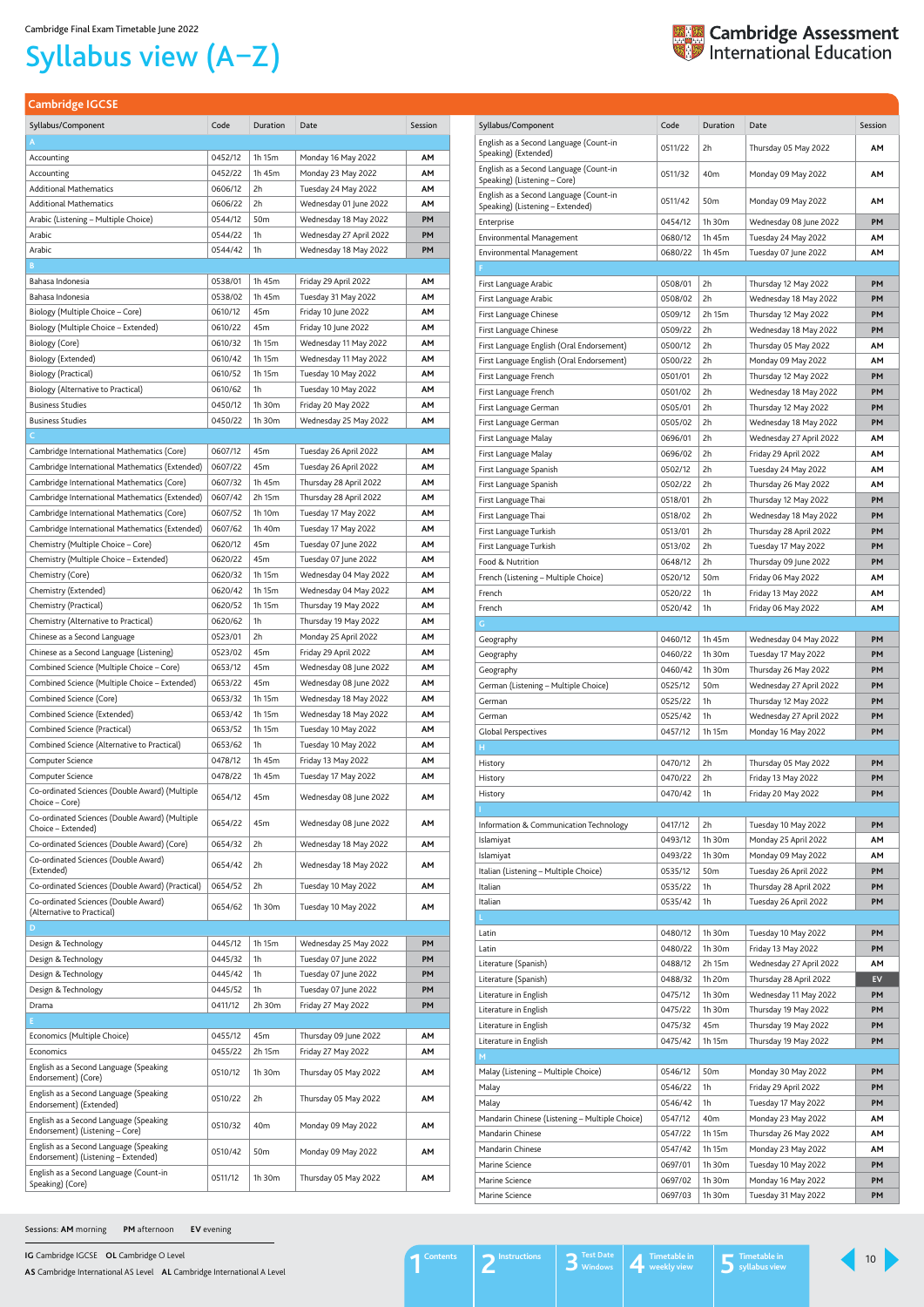**IG** Cambridge IGCSE **OL** Cambridge O Level

**AS** Cambridge International AS Level **AL** Cambridge International A Level

# Syllabus view (A–Z)



## **Cambridge IGCSE** Continued

| Syllabus/Component                   | Code    | Duration        | Date                   | Session   |
|--------------------------------------|---------|-----------------|------------------------|-----------|
| Mathematics (Core)                   | 0580/12 | 1h              | Friday 06 May 2022     | <b>PM</b> |
| Mathematics (Extended)               | 0580/22 | 1h 30m          | Friday 06 May 2022     | <b>PM</b> |
| Mathematics (Core)                   | 0580/32 | 2h              | Monday 09 May 2022     | <b>PM</b> |
| Mathematics (Extended)               | 0580/42 | 2h 30m          | Monday 09 May 2022     | <b>PM</b> |
| Music (Listening)                    | 0410/12 | 1h 15m          | Tuesday 24 May 2022    | <b>PM</b> |
| P                                    |         |                 |                        |           |
| Pakistan Studies                     | 0448/01 | 1h 30m          | Tuesday 26 April 2022  | PM        |
| Pakistan Studies                     | 0448/02 | 1h 30m          | Thursday 28 April 2022 | <b>PM</b> |
| Physical Education                   | 0413/12 | 1h 45m          | Friday 20 May 2022     | <b>PM</b> |
| Physics (Multiple Choice – Core)     | 0625/12 | 45 <sub>m</sub> | Wednesday 08 June 2022 | <b>AM</b> |
| Physics (Multiple Choice – Extended) | 0625/22 | 45 <sub>m</sub> | Wednesday 08 June 2022 | <b>AM</b> |
| Physics (Core)                       | 0625/32 | 1h 15m          | Wednesday 18 May 2022  | <b>AM</b> |
| Physics (Extended)                   | 0625/42 | 1h 15m          | Wednesday 18 May 2022  | <b>AM</b> |
| Physics (Practical)                  | 0625/52 | 1h 15m          | Thursday 12 May 2022   | <b>AM</b> |
| Physics (Alternative to Practical)   | 0625/62 | 1h              | Thursday 12 May 2022   | AΜ        |

| Syllabus/Component                    | Code    | Duration        | Date                    | Session   |
|---------------------------------------|---------|-----------------|-------------------------|-----------|
| S                                     |         |                 |                         |           |
| Sanskrit                              | 0499/12 | 1h 30m          | Wednesday 27 April 2022 | <b>AM</b> |
| Sanskrit                              | 0499/22 | 1h 30m          | Friday 29 April 2022    | <b>AM</b> |
| Sociology                             | 0495/12 | 2h              | Monday 23 May 2022      | PM        |
| Sociology                             | 0495/22 | 1h 45m          | Friday 27 May 2022      | PM        |
| Spanish (Listening - Multiple Choice) | 0530/12 | 50 <sub>m</sub> | Monday 23 May 2022      | PM        |
| Spanish                               | 0530/22 | 1h              | Thursday 26 May 2022    | PM        |
| Spanish                               | 0530/42 | 1h              | Monday 23 May 2022      | PM        |
| Swahili                               | 0262/01 | 2h              | Monday 25 April 2022    | <b>PM</b> |
| Swahili (Listening)                   | 0262/02 | 45m             | Friday 29 April 2022    | PM        |
| Τ                                     |         |                 |                         |           |
| Travel & Tourism                      | 0471/12 | 2h              | Wednesday 11 May 2022   | PM        |
| Travel & Tourism                      | 0471/22 | 2h 30m          | Tuesday 24 May 2022     | PM        |
| U                                     |         |                 |                         |           |
| Urdu as a Second Language             | 0539/01 | 2h              | Thursday 12 May 2022    | PM        |
| Urdu as a Second Language (Listening) | 0539/02 | 45 <sub>m</sub> | Friday 29 April 2022    | PM        |
| W                                     |         |                 |                         |           |
| World Literature                      | 0408/22 | 1h 15m          | Monday 16 May 2022      | <b>AM</b> |
| World Literature                      | 0408/32 | 1h 30m          | Friday 20 May 2022      | <b>AM</b> |

| Syllabus/Component                   | Code    | Duration        | Date                    | Session   |
|--------------------------------------|---------|-----------------|-------------------------|-----------|
| Food & Nutrition                     | 6065/12 | 2h              | Thursday 09 June 2022   | PM        |
| French (Listening - Multiple Choice) | 3015/01 | 50 <sub>m</sub> | Friday 06 May 2022      | ΑМ        |
| French                               | 3015/02 | 1h              | Friday 13 May 2022      | AΜ        |
| French                               | 3015/04 | 1h              | Friday 06 May 2022      | ΑМ        |
| G                                    |         |                 |                         |           |
| <b>Global Perspectives</b>           | 2069/12 | 1h 15m          | Monday 16 May 2022      | PM        |
| н                                    |         |                 |                         |           |
| History                              | 2147/12 | 2h              | Thursday 05 May 2022    | PM        |
| History                              | 2147/22 | 2h              | Friday 13 May 2022      | PМ        |
|                                      |         |                 |                         |           |
| Islamiyat                            | 2058/12 | 1h 30m          | Monday 25 April 2022    | ΑМ        |
| Islamiyat                            | 2058/22 | 1h 30m          | Monday 09 May 2022      | ΑМ        |
|                                      |         |                 |                         |           |
| Literature in English                | 2010/12 | 1h 30m          | Wednesday 11 May 2022   | PM        |
| Literature in English                | 2010/22 | 1h 30m          | Thursday 19 May 2022    | PM        |
| M                                    |         |                 |                         |           |
| Mathematics Syllabus D               | 4024/12 | 2h              | Monday 16 May 2022      | ΑМ        |
| Mathematics Syllabus D               | 4024/22 | 2h 30m          | Thursday 26 May 2022    | ΑМ        |
| P                                    |         |                 |                         |           |
| Pakistan Studies                     | 2059/01 | 1h 30m          | Tuesday 26 April 2022   | PМ        |
| Pakistan Studies                     | 2059/02 | 1h 30m          | Thursday 28 April 2022  | PM        |
| Physics (Multiple Choice)            | 5054/12 | 1h              | Wednesday 08 June 2022  | ΑМ        |
| Physics                              | 5054/22 | 1h 45m          | Wednesday 18 May 2022   | ΑМ        |
| Physics (Practical)                  | 5054/32 | 2h              | Thursday 12 May 2022    | ΑМ        |
| Physics (Alternative to Practical)   | 5054/42 | 1h              | Thursday 12 May 2022    | ΑМ        |
| R                                    |         |                 |                         |           |
| Religious Studies (Bible Knowledge)  | 2048/12 | 1h 30m          | Tuesday 31 May 2022     | PМ        |
| Religious Studies (Bible Knowledge)  | 2048/22 | 1h 30m          | Friday 03 June 2022     | PM        |
| S                                    |         |                 |                         |           |
| Second Language Urdu                 | 3248/01 | 2h              | Wednesday 27 April 2022 | PM        |
| Second Language Urdu                 | 3248/02 | 1h 45m          | Thursday 12 May 2022    | PM        |
| Sinhala                              | 3205/01 | 1h 30m          | Monday 25 April 2022    | PM        |
| Sinhala                              | 3205/02 | 1h 30m          | Wednesday 27 April 2022 | PM        |
| Sociology                            | 2251/12 | 2h              | Monday 23 May 2022      | <b>PM</b> |
| Sociology                            | 2251/22 | 1h 45m          | Friday 27 May 2022      | PM        |
| Т.                                   |         |                 |                         |           |
| Tamil                                | 3226/01 | 1h 30m          | Monday 25 April 2022    | PM        |
| Tamil                                | 3226/02 | 1h 30m          | Friday 29 April 2022    | PM        |

<span id="page-10-0"></span>

| <b>Cambridge O Level</b>                |         |          |                         |           |
|-----------------------------------------|---------|----------|-------------------------|-----------|
| Syllabus/Component                      | Code    | Duration | Date                    | Session   |
| A                                       |         |          |                         |           |
| Accounting (Multiple Choice)            | 7707/12 | 1h 15m   | Monday 16 May 2022      | ΑМ        |
| Accounting                              | 7707/22 | 1h 45m   | Monday 23 May 2022      | АM        |
| <b>Additional Mathematics</b>           | 4037/12 | 2h       | Tuesday 24 May 2022     | AM        |
| <b>Additional Mathematics</b>           | 4037/22 | 2h       | Wednesday 01 June 2022  | ΑМ        |
| Arabic                                  | 3180/01 | 1h 30m   | Wednesday 27 April 2022 | PM        |
| Arabic                                  | 3180/02 | 1h 30m   | Wednesday 18 May 2022   | <b>PM</b> |
| B                                       |         |          |                         |           |
| Bangladesh Studies                      | 7094/01 | 1h 30m   | Monday 30 May 2022      | PM        |
| <b>Bangladesh Studies</b>               | 7094/02 | 1h 30m   | Thursday 02 June 2022   | PM        |
| Bengali                                 | 3204/01 | 2h       | Monday 25 April 2022    | PМ        |
| Bengali                                 | 3204/02 | 1h 30m   | Wednesday 27 April 2022 | PM        |
| Biology (Multiple Choice)               | 5090/12 | 1h       | Friday 10 June 2022     | ΑМ        |
| Biology                                 | 5090/22 | 1h 45m   | Wednesday 11 May 2022   | ΑМ        |
| Biology (Practical)                     | 5090/32 | 1h 15m   | Tuesday 10 May 2022     | AΜ        |
| Biology (Alternative to Practical)      | 5090/62 | 1h       | Tuesday 10 May 2022     | AM        |
| <b>Business Studies</b>                 | 7115/12 | 1h 30m   | Friday 20 May 2022      | AΜ        |
| <b>Business Studies</b>                 | 7115/22 | 1h 30m   | Wednesday 25 May 2022   | ΑМ        |
| $\mathsf{C}^{\scriptscriptstyle{\vee}}$ |         |          |                         |           |
| Chemistry (Multiple Choice)             | 5070/12 | 1h       | Tuesday 07 June 2022    | ΑМ        |
| Chemistry                               | 5070/22 | 1h 30m   | Wednesday 04 May 2022   | AΜ        |
| Chemistry (Practical)                   | 5070/32 | 1h 30m   | Thursday 19 May 2022    | ΑМ        |
| Chemistry (Alternative to Practical)    | 5070/42 | 1h       | Thursday 19 May 2022    | ΑМ        |
| Combined Science (Multiple Choice)      | 5129/12 | 1h       | Wednesday 18 May 2022   | AΜ        |
| <b>Combined Science</b>                 | 5129/22 | 2h 15m   | Tuesday 10 May 2022     | AΜ        |
| Commerce (Multiple Choice)              | 7100/12 | 1h       | Wednesday 08 June 2022  | PM        |
| Commerce                                | 7100/22 | 2h       | Wednesday 01 June 2022  | PM        |
| Computer Science                        | 2210/12 | 1h 45m   | Friday 13 May 2022      | AΜ        |
| Computer Science                        | 2210/22 | 1h 45m   | Tuesday 17 May 2022     | ΑМ        |
| Е.                                      |         |          |                         |           |
| Economics (Multiple Choice)             | 2281/12 | 45m      | Thursday 09 June 2022   | AΜ        |
| Economics                               | 2281/22 | 2h 15m   | Friday 27 May 2022      | AM        |

| English Language                | 1123/12 | 1h 30m | Wednesday 27 April 2022 | <b>AM</b> |
|---------------------------------|---------|--------|-------------------------|-----------|
| English Language                | 1123/22 | 1h 45m | Thursday 05 May 2022    | <b>AM</b> |
| Environmental Management        | 5014/12 | 1h 45m | Tuesday 24 May 2022     | <b>AM</b> |
| <b>Environmental Management</b> | 5014/22 | 1h 45m | Tuesday 07 June 2022    | <b>AM</b> |
|                                 |         |        |                         |           |
| <b>Fashion &amp; Textiles</b>   | 6130/01 | 2h     | Tuesday 26 April 2022   | <b>PM</b> |
| First Language Urdu             | 3247/01 | 1h 30m | Wednesday 27 April 2022 | <b>PM</b> |
| First Language Urdu             | 3247/02 | 2h     | Thursday 12 May 2022    | <b>PM</b> |

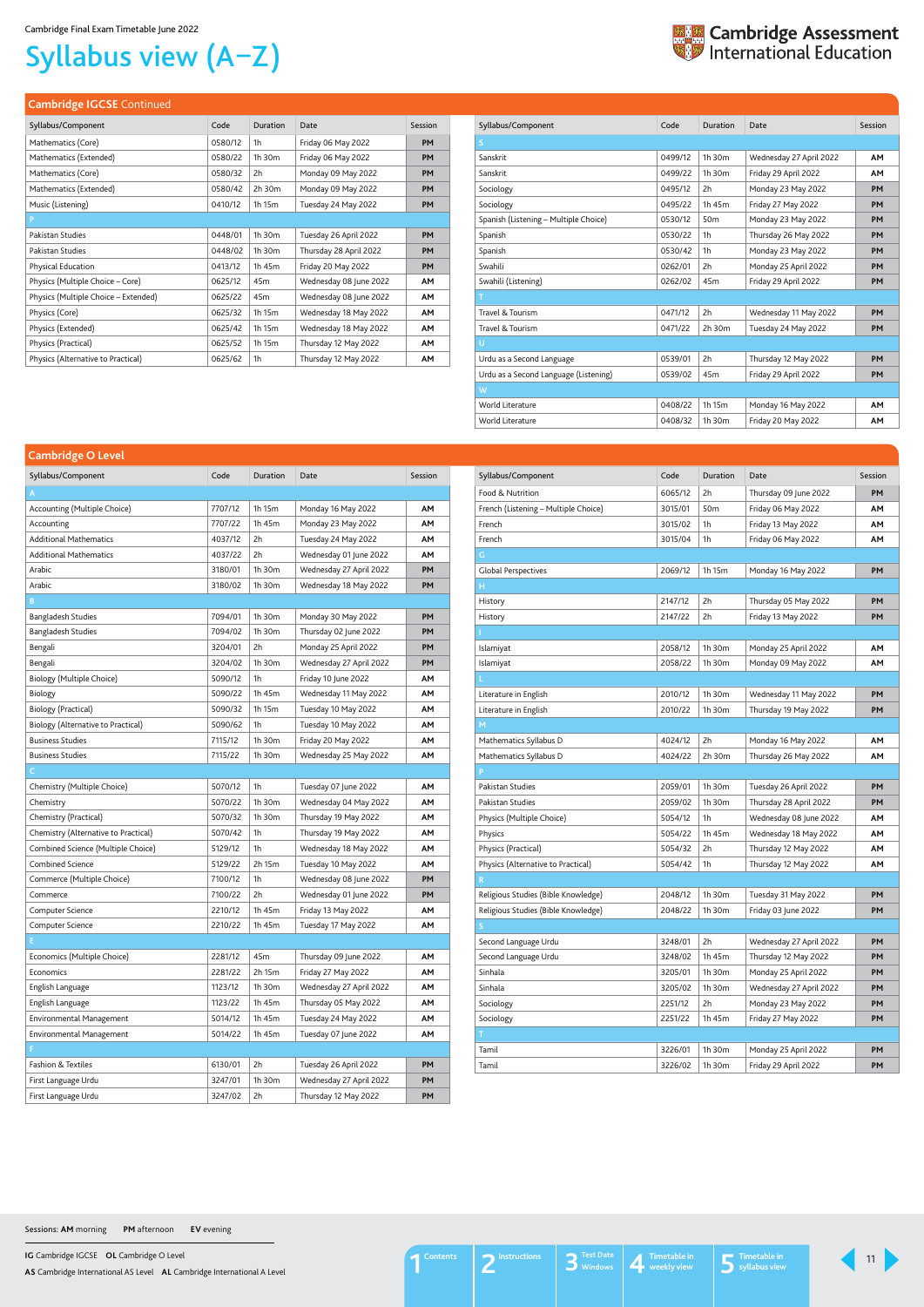**IG** Cambridge IGCSE **OL** Cambridge O Level

**AS** Cambridge International AS Level **AL** Cambridge International A Level

# Syllabus view (A–Z)

## <span id="page-11-0"></span>**Cambridge International AS Level**

| Syllabus/Component               | Code    | Duration    | Date                    | Session |
|----------------------------------|---------|-------------|-------------------------|---------|
| A                                |         |             |                         |         |
| Accounting (Multiple Choice)     | 9706/12 | 1h          | Friday 10 June 2022     | PΜ      |
| Accounting                       | 9706/22 | 1h 30m      | Monday 02 May 2022      | PM      |
| Arabic Language                  | 8680/22 | 1h 45m      | Wednesday 11 May 2022   | PM      |
| Arabic Language                  | 8680/32 | 1h 30m      | Monday 30 May 2022      | PM      |
| B                                |         |             |                         |         |
| Biology (Multiple Choice)        | 9700/12 | 1h 15m      | Thursday 09 June 2022   | AΜ      |
| Biology                          | 9700/22 | 1h 15m      | Wednesday 11 May 2022   | ΑМ      |
| Biology (Practical - Advanced)   | 9700/33 | 2h          | Tuesday 24 May 2022     | ΑМ      |
| Biology (Practical - Advanced)   | 9700/34 | 2h          | Thursday 02 June 2022   | ΑМ      |
| <b>Business</b>                  | 9609/12 | 1h 15m      | Wednesday 04 May 2022   | PM      |
| <b>Business</b>                  | 9609/22 | 1h 30m      | Tuesday 10 May 2022     | PM      |
| C.                               |         |             |                         |         |
| Chemistry (Multiple Choice)      | 9701/12 | 1h 15m      | Tuesday 07 June 2022    | ΑМ      |
| Chemistry                        | 9701/22 | 1h 15m      | Monday 09 May 2022      | ΑМ      |
| Chemistry (Practical - Advanced) | 9701/33 | 2h          | Tuesday 17 May 2022     | ΑМ      |
| Chemistry (Practical - Advanced) | 9701/34 | 2h          | Tuesday 31 May 2022     | ΑМ      |
| Chinese Language                 | 8681/22 | 1h 45m      | Monday 25 April 2022    | ΑМ      |
| Chinese Language                 | 8681/32 | 1h 30m      | Thursday 12 May 2022    | ΑМ      |
| Computer Science                 | 9618/12 | $1h$ 30 $m$ | Friday 06 May 2022      | PM      |
| Computer Science                 | 9618/22 | 2h          | Thursday 19 May 2022    | PM      |
| D                                |         |             |                         |         |
| Design & Technology              | 9705/12 | 3h          | Tuesday 26 April 2022   | PM      |
| Drama                            | 9482/12 | 2h          | Wednesday 25 May 2022   | PM      |
|                                  |         |             |                         |         |
| Economics (Multiple Choice)      | 9708/12 | 1h          | Monday 06 June 2022     | ΑМ      |
| Economics                        | 9708/22 | 1h 30m      | Thursday 12 May 2022    | ΑМ      |
| English General Paper            | 8021/12 | 1h 15m      | Monday 25 April 2022    | AΜ      |
| English General Paper            | 8021/22 | 1h 45m      | Monday 02 May 2022      | ΑМ      |
| English Language                 | 9093/12 | 2h 15m      | Tuesday 26 April 2022   | ΑМ      |
| English Language                 | 9093/22 | 2h          | Thursday 28 April 2022  | AΜ      |
| <b>Environmental Management</b>  | 8291/12 | 1h 45m      | Tuesday 31 May 2022     | PM      |
| Environmental Management         | 8291/22 | 1h 45m      | Thursday 02 June 2022   | PM      |
| F                                |         |             |                         |         |
| First Language Spanish           | 8665/22 | 1h 45m      | Tuesday 26 April 2022   | PM      |
| First Language Spanish           | 8665/42 | 2h 30m      | Friday 13 May 2022      | PM      |
| French Language                  | 8682/22 | 1h 45m      | Thursday 28 April 2022  | PM      |
| French Language                  | 8682/32 | 1h 30m      | Thursday 12 May 2022    | PM      |
| <b>Further Mathematics</b>       | 9231/12 | 2h          | Monday 23 May 2022      | PM      |
| <b>Further Mathematics</b>       | 9231/32 | 1h 30m      | Wednesday 01 June 2022  | PM      |
| <b>Further Mathematics</b>       | 9231/42 | 1h 30m      | Thursday 09 June 2022   | PM      |
| G                                |         |             |                         |         |
| Geography (Core)                 | 9696/12 | 1h 30m      | Thursday 05 May 2022    | AΜ      |
| Geography (Core)                 | 9696/22 | 1h 30m      | Monday 09 May 2022      | AΜ      |
| German Language                  | 8683/02 | 1h 45m      | Monday 06 June 2022     | PM      |
| German Language                  | 8683/03 | 1h 30m      | Wednesday 08 June 2022  | PM      |
| Global Perspectives & Research   | 9239/12 | 1h 30m      | Wednesday 27 April 2022 | PM      |



| Syllabus/Component                       | Code    | <b>Duration</b> | Date                    | Session   |
|------------------------------------------|---------|-----------------|-------------------------|-----------|
| н                                        |         |                 |                         |           |
| History                                  | 9489/12 | 1h 15m          | Wednesday 04 May 2022   | PM        |
| History                                  | 9489/22 | 1h 45m          | Friday 06 May 2022      | PM        |
|                                          |         |                 |                         |           |
| Information Technology                   | 9626/12 | 1h 45m          | Friday 06 May 2022      | PM        |
| Islamic Studies                          | 9488/12 | 1h 30m          | Monday 25 April 2022    | PM        |
| Islamic Studies                          | 9488/22 | 1h 30m          | Wednesday 27 April 2022 | PM        |
|                                          |         |                 |                         |           |
| Language & Literature in English         | 8695/12 | 2h              | Thursday 28 April 2022  | AΜ        |
| Language & Literature in English         | 8695/22 | 2h              | Friday 13 May 2022      | AΜ        |
| Law                                      | 9084/12 | 1h 30m          | Wednesday 25 May 2022   | AΜ        |
| Law                                      | 9084/22 | 1h 30m          | Friday 27 May 2022      | ΑМ        |
| Literature in English                    | 9695/12 | 2h              | Friday 13 May 2022      | AΜ        |
| Literature in English                    | 9695/22 | 2h              | Monday 16 May 2022      | AΜ        |
| м                                        |         |                 |                         |           |
| Marine Science                           | 9693/12 | 1h 45m          | Wednesday 27 April 2022 | PM        |
| Marine Science                           | 9693/22 | 1h 45m          | Friday 29 April 2022    | PM        |
| Mathematics (Pure Mathematics 1)         | 9709/12 | 1h 50m          | Thursday 05 May 2022    | PM        |
| Mathematics (Pure Mathematics 2)         | 9709/22 | 1h 15m          | Monday 09 May 2022      | PM        |
| Mathematics (Mechanics)                  | 9709/42 | 1h 15m          | Monday 09 May 2022      | <b>PM</b> |
| Mathematics (Probability & Statistics 1) | 9709/52 | 1h 15m          | Wednesday 11 May 2022   | PM        |
| Media Studies                            | 9607/22 | 2h              | Wednesday 18 May 2022   | AΜ        |
| Music (Listening)                        | 9483/12 | 2h              | Tuesday 17 May 2022     | PM        |
|                                          |         |                 |                         |           |
| Physical Education                       | 9396/12 | 2h 30m          | Friday 03 June 2022     | PМ        |
| Physics (Multiple Choice)                | 9702/12 | 1h 15m          | Wednesday 08 June 2022  | AΜ        |
| Physics                                  | 9702/22 | 1h 15m          | Thursday 19 May 2022    | AΜ        |
| Physics (Practical – Advanced)           | 9702/33 | 2h              | Thursday 05 May 2022    | AΜ        |
| Physics (Practical - Advanced)           | 9702/34 | 2h              | Thursday 26 May 2022    | AΜ        |
| Portuguese Language                      | 8684/02 | 1h 45m          | Friday 13 May 2022      | PM        |
| Portuguese Language                      | 8684/03 | 1h 30m          | Monday 16 May 2022      | PM        |
| Psychology                               | 9990/12 | 1h 30m          | Tuesday 26 April 2022   | АМ        |
| Psychology                               | 9990/22 | 1h 30m          | Friday 29 April 2022    | АМ        |
|                                          |         |                 |                         |           |
| Sociology                                | 9699/12 | 1h 30m          | Tuesday 10 May 2022     | PM        |
| Sociology                                | 9699/22 | 1h 30m          | Thursday 19 May 2022    | PM        |
| Spanish Language                         | 8685/22 | 1h 45m          | Tuesday 26 April 2022   | PM        |
| Spanish Language                         | 8685/32 | 1h 30m          | Monday 16 May 2022      | PM        |
| Spanish Literature                       | 8673/42 | 2h 30m          | Friday 13 May 2022      | PM        |
| T                                        |         |                 |                         |           |
| Tamil Language                           | 8689/22 | 1h 45m          | Monday 25 April 2022    | PM        |
| Tamil Language                           | 8689/32 | 1h 30m          | Monday 02 May 2022      | PM        |
| <b>Thinking Skills</b>                   | 9694/12 | 1h 30m          | Thursday 28 April 2022  | PM        |
| <b>Thinking Skills</b>                   | 9694/22 | 1h 45m          | Thursday 12 May 2022    | PM        |
| Travel & Tourism                         | 9395/12 | 2h 30m          | Monday 23 May 2022      | PM        |
| U                                        |         |                 |                         |           |
| Urdu Language                            | 8686/02 | 1h 45m          | Monday 25 April 2022    | PM        |
| Urdu Language                            | 8686/03 | 1h 30m          | Monday 16 May 2022      | PM        |